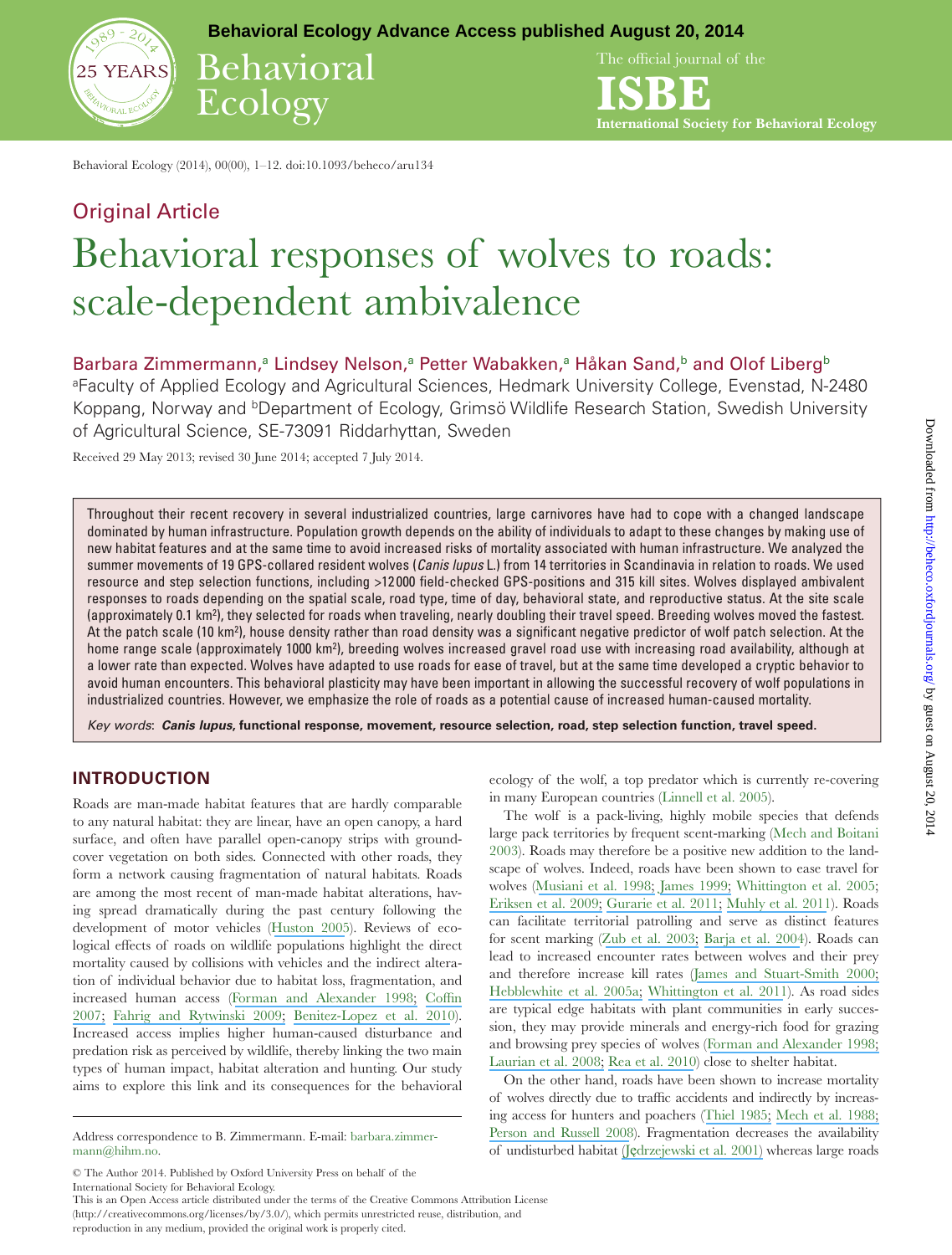can afect wolf movement ([Whittington et al. 2004](https://www.researchgate.net/publication/42763684_Path_Tortuosity_and_the_Permeability_of_Roads_and_Trails_to_Wolf_Movement?el=1_x_8&enrichId=rgreq-d7f53fd3-3807-464e-924a-facfd221f042&enrichSource=Y292ZXJQYWdlOzI2NTA2NTcwMDtBUzoxNDUyOTg1ODAwNTQwMTZAMTQxMTY1MzI4OTQ3MA==)) and in some cases act as barriers that limit dispersal and distribution on the population level ([Alexander and Waters 2000](https://www.researchgate.net/publication/223770723_The_effects_of_highway_transportation_corridors_on_wildlife_A_case_study_of_Banff_National_Park?el=1_x_8&enrichId=rgreq-d7f53fd3-3807-464e-924a-facfd221f042&enrichSource=Y292ZXJQYWdlOzI2NTA2NTcwMDtBUzoxNDUyOTg1ODAwNTQwMTZAMTQxMTY1MzI4OTQ3MA==)), but see also [Blanco et al. \(2005\)](https://www.researchgate.net/publication/239804728_Wolf_response_to_two_kind_of_barriers_in_an_agricultural_habitat_in_Spain?el=1_x_8&enrichId=rgreq-d7f53fd3-3807-464e-924a-facfd221f042&enrichSource=Y292ZXJQYWdlOzI2NTA2NTcwMDtBUzoxNDUyOTg1ODAwNTQwMTZAMTQxMTY1MzI4OTQ3MA==). Several studies have shown that the occurrence of wolf territories is higher in areas with low densities of roads and built-up areas ([Thiel](https://www.researchgate.net/publication/216814647_Relationship_between_Road_Densities_and_Wolf_Habitat_Suitability_in_Wisconsin?el=1_x_8&enrichId=rgreq-d7f53fd3-3807-464e-924a-facfd221f042&enrichSource=Y292ZXJQYWdlOzI2NTA2NTcwMDtBUzoxNDUyOTg1ODAwNTQwMTZAMTQxMTY1MzI4OTQ3MA==)  [1985;](https://www.researchgate.net/publication/216814647_Relationship_between_Road_Densities_and_Wolf_Habitat_Suitability_in_Wisconsin?el=1_x_8&enrichId=rgreq-d7f53fd3-3807-464e-924a-facfd221f042&enrichSource=Y292ZXJQYWdlOzI2NTA2NTcwMDtBUzoxNDUyOTg1ODAwNTQwMTZAMTQxMTY1MzI4OTQ3MA==) Mladenoff et al. 1995; [Kaartinen et al. 2005;](https://www.researchgate.net/publication/233588950_Finnish_wolves_avoid_roads_and_settlements?el=1_x_8&enrichId=rgreq-d7f53fd3-3807-464e-924a-facfd221f042&enrichSource=Y292ZXJQYWdlOzI2NTA2NTcwMDtBUzoxNDUyOTg1ODAwNTQwMTZAMTQxMTY1MzI4OTQ3MA==) Karlsson et al. [2007;](https://www.researchgate.net/publication/229531636_Predicting_occurrence_of_wolf_territories_in_Scandinavia?el=1_x_8&enrichId=rgreq-d7f53fd3-3807-464e-924a-facfd221f042&enrichSource=Y292ZXJQYWdlOzI2NTA2NTcwMDtBUzoxNDUyOTg1ODAwNTQwMTZAMTQxMTY1MzI4OTQ3MA==) Ję[drzejewski et al. 2008](https://www.researchgate.net/publication/52006150_Habitat_suitability_model_for_Polish_wolves_Canis_lupus_based_on_long-term_national_census?el=1_x_8&enrichId=rgreq-d7f53fd3-3807-464e-924a-facfd221f042&enrichSource=Y292ZXJQYWdlOzI2NTA2NTcwMDtBUzoxNDUyOTg1ODAwNTQwMTZAMTQxMTY1MzI4OTQ3MA==)). The use of roads by wolves is likely constrained by the extent of human activity which may be perceived as an indicator of the risk of human-caused mortality. Previous studies have concluded that wolves prefer to use roads and trails with low human use [\(Kunkel and Pletscher 2000; Whittington et al. 2005\)](https://www.researchgate.net/publication/228835364_Spatial_responses_of_wolves_to_roads_and_trails_in_Jasper_National_Park?el=1_x_8&enrichId=rgreq-d7f53fd3-3807-464e-924a-facfd221f042&enrichSource=Y292ZXJQYWdlOzI2NTA2NTcwMDtBUzoxNDUyOTg1ODAwNTQwMTZAMTQxMTY1MzI4OTQ3MA==) or during times of low human activity, such as during night as opposed to day or winter as opposed to summer ([Theuerkauf et al. 2003a;](https://www.researchgate.net/publication/237596412_Spatiotemporal_Segregation_of_Wolves_from_Humans_in_the_Bialowieza_Forest_Poland?el=1_x_8&enrichId=rgreq-d7f53fd3-3807-464e-924a-facfd221f042&enrichSource=Y292ZXJQYWdlOzI2NTA2NTcwMDtBUzoxNDUyOTg1ODAwNTQwMTZAMTQxMTY1MzI4OTQ3MA==)  [Theuerkauf 2009](https://www.researchgate.net/publication/229694396_What_Drives_Wolves_Fear_or_Hunger_Humans_Diet_Climate_and_Wolf_Activity_Patterns?el=1_x_8&enrichId=rgreq-d7f53fd3-3807-464e-924a-facfd221f042&enrichSource=Y292ZXJQYWdlOzI2NTA2NTcwMDtBUzoxNDUyOTg1ODAwNTQwMTZAMTQxMTY1MzI4OTQ3MA==)). Preference for forest roads decreases with increasing road density within wolf home ranges (functional response, Houle et al. 2010). Reproducing wolves and their pups are likely most vulnerable to humans and other large predators during the summer season because movements are centered round a den site and later rendezvous sites (Ję[drzejewski et al. 2001;](https://www.researchgate.net/publication/249542043_Daily_movements_and_territory_use_by_radio-collared_wolves_Canis_lupus_in_Bialowieza_Primeval_Forest_in_Poland?el=1_x_8&enrichId=rgreq-d7f53fd3-3807-464e-924a-facfd221f042&enrichSource=Y292ZXJQYWdlOzI2NTA2NTcwMDtBUzoxNDUyOTg1ODAwNTQwMTZAMTQxMTY1MzI4OTQ3MA==) [Schmidt et al.](https://www.researchgate.net/publication/225648196_Reproductive_behaviour_of_wild-living_wolves_in_Bialowieza_Primeval_Forest_Poland?el=1_x_8&enrichId=rgreq-d7f53fd3-3807-464e-924a-facfd221f042&enrichSource=Y292ZXJQYWdlOzI2NTA2NTcwMDtBUzoxNDUyOTg1ODAwNTQwMTZAMTQxMTY1MzI4OTQ3MA==)  [2008;](https://www.researchgate.net/publication/225648196_Reproductive_behaviour_of_wild-living_wolves_in_Bialowieza_Primeval_Forest_Poland?el=1_x_8&enrichId=rgreq-d7f53fd3-3807-464e-924a-facfd221f042&enrichSource=Y292ZXJQYWdlOzI2NTA2NTcwMDtBUzoxNDUyOTg1ODAwNTQwMTZAMTQxMTY1MzI4OTQ3MA==) [Tsunoda et al. 2009](https://www.researchgate.net/publication/227147024_How_does_parental_role_influence_the_activity_and_movements_of_breeding_wolves?el=1_x_8&enrichId=rgreq-d7f53fd3-3807-464e-924a-facfd221f042&enrichSource=Y292ZXJQYWdlOzI2NTA2NTcwMDtBUzoxNDUyOTg1ODAwNTQwMTZAMTQxMTY1MzI4OTQ3MA==)). Survival of both adults and pups may be severely affected if these sites are detected. As a result, such sites are often located far from sources of human disturbance ([Theuerkauf](https://www.researchgate.net/publication/237603268_Selection_of_den_rendezvous_and_resting_sites_by_wolves_in_the_Bialowieza_Forest_Poland?el=1_x_8&enrichId=rgreq-d7f53fd3-3807-464e-924a-facfd221f042&enrichSource=Y292ZXJQYWdlOzI2NTA2NTcwMDtBUzoxNDUyOTg1ODAwNTQwMTZAMTQxMTY1MzI4OTQ3MA==) [et al. 2003b;](https://www.researchgate.net/publication/237603268_Selection_of_den_rendezvous_and_resting_sites_by_wolves_in_the_Bialowieza_Forest_Poland?el=1_x_8&enrichId=rgreq-d7f53fd3-3807-464e-924a-facfd221f042&enrichSource=Y292ZXJQYWdlOzI2NTA2NTcwMDtBUzoxNDUyOTg1ODAwNTQwMTZAMTQxMTY1MzI4OTQ3MA==) [Capitani et al. 2006](https://www.researchgate.net/publication/225407226_Selection_of_rendezvous_sites_and_reuse_of_pup_raising_areas_among_wolves_Canis_lupus_of_north-eastern_Apennines_Italy?el=1_x_8&enrichId=rgreq-d7f53fd3-3807-464e-924a-facfd221f042&enrichSource=Y292ZXJQYWdlOzI2NTA2NTcwMDtBUzoxNDUyOTg1ODAwNTQwMTZAMTQxMTY1MzI4OTQ3MA==); Person and Russell 2009).

In summary, roads pose a trade-off for wolves between humaninduced negative efects (disturbance and increased mortality) and the positive effects resulting from increased ease of travel, efficient scentmarking, and access to prey. Our study examines ambivalent responses toward roads at diferent spatial and temporal scales from single wolf steps up to the landscape level for wolves in Scandinavia. After the functional extinction of the Scandinavian wolves in the 1960s ([Wabakken et al. 2001](https://www.researchgate.net/publication/249542431_The_recovery_distribution_and_population_dynamics_of_wolves_on_the_Scandinavian_Peninsula?el=1_x_8&enrichId=rgreq-d7f53fd3-3807-464e-924a-facfd221f042&enrichSource=Y292ZXJQYWdlOzI2NTA2NTcwMDtBUzoxNDUyOTg1ODAwNTQwMTZAMTQxMTY1MzI4OTQ3MA==)), a couple of immigrant wolves from Finland or Russia founded today's population on the Scandinavian Peninsula in the early 1980s ([Vilà et al. 2003](https://www.researchgate.net/publication/10896420_Rescue_of_a_Severely_Bottlenecked_Wolf_Canis_Lupus_Population_by_a_Single_Immigrant?el=1_x_8&enrichId=rgreq-d7f53fd3-3807-464e-924a-facfd221f042&enrichSource=Y292ZXJQYWdlOzI2NTA2NTcwMDtBUzoxNDUyOTg1ODAwNTQwMTZAMTQxMTY1MzI4OTQ3MA==)). The population increased rapidly after 1990 ([Wabakken et al. 2001](https://www.researchgate.net/publication/249542431_The_recovery_distribution_and_population_dynamics_of_wolves_on_the_Scandinavian_Peninsula?el=1_x_8&enrichId=rgreq-d7f53fd3-3807-464e-924a-facfd221f042&enrichSource=Y292ZXJQYWdlOzI2NTA2NTcwMDtBUzoxNDUyOTg1ODAwNTQwMTZAMTQxMTY1MzI4OTQ3MA==)) and totalled 33 family groups and 27–28 scent-marking pairs of wolves in winter 2011/2012 (Wabakken et al. 2012). Although listed as critically endangered in Norway (Kålås et al. 2010) and endangered in Sweden (Gärdenfors 2010), the wolf is still subject to both legal and illegal hunting in both countries. Poaching is assumed to account for half of all wolf mortality ([Liberg](https://www.researchgate.net/publication/230708487_Assessing_the_influence_of_prey-predator_ratio_prey_age_structure_and_packs_size_on_wolf_kill_rates?el=1_x_8&enrichId=rgreq-d7f53fd3-3807-464e-924a-facfd221f042&enrichSource=Y292ZXJQYWdlOzI2NTA2NTcwMDtBUzoxNDUyOTg1ODAwNTQwMTZAMTQxMTY1MzI4OTQ3MA==)  et al. 2012). Conflicts regarding depredation of livestock, perceived competition for game species, and the loss of hunting dogs to wolves, all lead to an acceptance of poaching, especially in rural areas with free-ranging livestock and strong hunting traditions ([Gangaas et al.](https://www.researchgate.net/publication/253336409_Geo-Spatial_Aspects_of_Acceptance_of_Illegal_Hunting_of_Large_Carnivores_in_Scandinavia?el=1_x_8&enrichId=rgreq-d7f53fd3-3807-464e-924a-facfd221f042&enrichSource=Y292ZXJQYWdlOzI2NTA2NTcwMDtBUzoxNDUyOTg1ODAwNTQwMTZAMTQxMTY1MzI4OTQ3MA==)  [2013](https://www.researchgate.net/publication/253336409_Geo-Spatial_Aspects_of_Acceptance_of_Illegal_Hunting_of_Large_Carnivores_in_Scandinavia?el=1_x_8&enrichId=rgreq-d7f53fd3-3807-464e-924a-facfd221f042&enrichSource=Y292ZXJQYWdlOzI2NTA2NTcwMDtBUzoxNDUyOTg1ODAwNTQwMTZAMTQxMTY1MzI4OTQ3MA==)). The dense network of gravel roads created during recent decades for forest exploitation is facilitating the access of poachers to remote areas. Traffic accidents also contribute substantially to wolf mortality in Scandinavia ([Wabakken et al. 2001;](https://www.researchgate.net/publication/249542431_The_recovery_distribution_and_population_dynamics_of_wolves_on_the_Scandinavian_Peninsula?el=1_x_8&enrichId=rgreq-d7f53fd3-3807-464e-924a-facfd221f042&enrichSource=Y292ZXJQYWdlOzI2NTA2NTcwMDtBUzoxNDUyOTg1ODAwNTQwMTZAMTQxMTY1MzI4OTQ3MA==) [Morner et al. 2005;](https://www.researchgate.net/publication/7652347_Diseases_and_mortality_in_free-ranging_brown_bear_Ursus_arctos_gray_wolf_Canis_lupus_and_Wolverine_Gulo_gulo_in_Sweden?el=1_x_8&enrichId=rgreq-d7f53fd3-3807-464e-924a-facfd221f042&enrichSource=Y292ZXJQYWdlOzI2NTA2NTcwMDtBUzoxNDUyOTg1ODAwNTQwMTZAMTQxMTY1MzI4OTQ3MA==)  [Liberg et al. 2012](https://www.researchgate.net/publication/230708487_Assessing_the_influence_of_prey-predator_ratio_prey_age_structure_and_packs_size_on_wolf_kill_rates?el=1_x_8&enrichId=rgreq-d7f53fd3-3807-464e-924a-facfd221f042&enrichSource=Y292ZXJQYWdlOzI2NTA2NTcwMDtBUzoxNDUyOTg1ODAwNTQwMTZAMTQxMTY1MzI4OTQ3MA==)) despite low densities of main roads and humans ([Wabakken et al. 2001;](https://www.researchgate.net/publication/249542431_The_recovery_distribution_and_population_dynamics_of_wolves_on_the_Scandinavian_Peninsula?el=1_x_8&enrichId=rgreq-d7f53fd3-3807-464e-924a-facfd221f042&enrichSource=Y292ZXJQYWdlOzI2NTA2NTcwMDtBUzoxNDUyOTg1ODAwNTQwMTZAMTQxMTY1MzI4OTQ3MA==) [Karlsson et al. 2007](https://www.researchgate.net/publication/229531636_Predicting_occurrence_of_wolf_territories_in_Scandinavia?el=1_x_8&enrichId=rgreq-d7f53fd3-3807-464e-924a-facfd221f042&enrichSource=Y292ZXJQYWdlOzI2NTA2NTcwMDtBUzoxNDUyOTg1ODAwNTQwMTZAMTQxMTY1MzI4OTQ3MA==)).

Habitat selection is a process acting at diferent spatial scales. According to Johnson's (1980) classification, animals choose locations at the landscape level (population range, first order), at the home range level within the population range (second order), at the patch level within the home range (third order), and at the site level within a patch (fourth order). Our study focused on the home range, patch, and site levels. We first tested the ease-oftravel hypothesis by predicting that the travel speed of wolves is higher on roads as compared to off roads. Secondly at the site scale (approximately 0.1 km<sup>2</sup>), we examined how road type, time of day, and wolf behavioral state afect road use and the distance wolves stay from roads (Johnson's fourth order). We predicted

that wolves 1) prefer to use gravel roads and avoid main roads; 2) use roads more often and are closer to roads during night than daytime; and 3) use roads mainly while traveling and avoid being close to roads while handling prey and resting. Thirdly, we examined whether the wolves' selection of patches within the home range (third order, spatial scale of 10 km<sup>2</sup>) was dependent on road density. We expected wolves to prefer areas of low road density in order to avoid human disturbance, and we expected breeding wolves to show a stronger avoidance than nonbreeders. Finally, at the home range scale (second order, approximately  $1000 \text{ km}^2$ ), we tested whether road use by wolves was a function of road density. We predicted a functional response due to human disturbance, that is wolves living in territories with high road densities use roads relatively less frequently than wolves in territories with low road densities. Our study focused on the summer period because 1) all gravel roads are available for wolves and people as opposed to winter when only some parts of gravel roads are snow-ploughed, and 2) breeding wolves may be more constrained during this period when movements are restricted to denning or rendezvous sites.

# **MATERIALS AND METHODS**

# Study area

This study was carried out within the wolf breeding range in southcentral parts of the Scandinavian Peninsula that is Sweden and Norway (Figure 1; 59–62°N, 10–15°E, approximately 100000 km<sup>2</sup>). The wolf territories were primarily covered by boreal coniferous forest (mean  $\pm$  *SE*: 81.7 $\pm$ 1.3% for  $n = 14$  territories) dominated by Scots pine (*Pinus sylvestris* L.) and Norway spruce (*Picea abies* L.), with some deciduous species, of which birch (*Betula pubescens* Ehrh.) and aspen (*Populus tremula* L.) were most abundant. Mire was the second most frequent land cover type within the wolf territories  $(10.5 \pm 1.2\%)$ , followed by water  $(4.6 \pm 0.8\%)$ , agricultural fields  $(1.6 \pm 0.6\%)$ , open areas (e.g. mountains, boulder fields;  $1.4 \pm 0.9\%$ ), and built-up areas (0.2%). The density of main roads within territories averaged  $0.19 \pm 0.02$  km/km<sup>2</sup>, and the maximum distance to main roads ranged from 3.72 to 14.88 km (Table 1). A large network of gravel roads has been created due to extensive commercial logging and forest management practices ([Sand et al. 2008](https://www.researchgate.net/publication/5580883_Summer_kill_rates_and_predation_pattern_in_a_wolf-moose_system_Can_we_rely_on_winter_estimates?el=1_x_8&enrichId=rgreq-d7f53fd3-3807-464e-924a-facfd221f042&enrichSource=Y292ZXJQYWdlOzI2NTA2NTcwMDtBUzoxNDUyOTg1ODAwNTQwMTZAMTQxMTY1MzI4OTQ3MA==)) (Figure 1). Gravel road densities in the territories were on average 4.6 times higher than main road densities and the maximum distance to gravel roads within territories ranged from 1.25 to 6.09 km (Table 1). Human density within the distribution of the Scandinavian wolf population is low, including vast areas with  $\leq 1$  person per km<sup>2</sup> ([Wabakken et al. 2001](https://www.researchgate.net/publication/249542431_The_recovery_distribution_and_population_dynamics_of_wolves_on_the_Scandinavian_Peninsula?el=1_x_8&enrichId=rgreq-d7f53fd3-3807-464e-924a-facfd221f042&enrichSource=Y292ZXJQYWdlOzI2NTA2NTcwMDtBUzoxNDUyOTg1ODAwNTQwMTZAMTQxMTY1MzI4OTQ3MA==)). House densities within the territories averaged  $3.0 \pm 0.4$  per km<sup>2</sup>.

Moose (*Alces alces* L.) are the most important prey of wolves in Scandinavia, with a population density of approximately 1–2 moose/km<sup>2</sup> in summer. For Scandinavian wolf packs, moose represent more than 95% of the food biomass in summer ([Sand et al.](https://www.researchgate.net/publication/5580883_Summer_kill_rates_and_predation_pattern_in_a_wolf-moose_system_Can_we_rely_on_winter_estimates?el=1_x_8&enrichId=rgreq-d7f53fd3-3807-464e-924a-facfd221f042&enrichSource=Y292ZXJQYWdlOzI2NTA2NTcwMDtBUzoxNDUyOTg1ODAwNTQwMTZAMTQxMTY1MzI4OTQ3MA==) [2008](https://www.researchgate.net/publication/5580883_Summer_kill_rates_and_predation_pattern_in_a_wolf-moose_system_Can_we_rely_on_winter_estimates?el=1_x_8&enrichId=rgreq-d7f53fd3-3807-464e-924a-facfd221f042&enrichSource=Y292ZXJQYWdlOzI2NTA2NTcwMDtBUzoxNDUyOTg1ODAwNTQwMTZAMTQxMTY1MzI4OTQ3MA==)). Other ungulate prey are roe deer (*Capreolus capreolus* L.), semidomestic and wild reindeer (*Rangifer tarandus* L.), red deer (*Cervus elaphus* L.), and domestic sheep (*Ovis aries* L.). Smaller prey are also available for the wolf, including beaver (*Castor fiber* L.), badger (*Meles meles* L.), mountain and European hares (*Lepus timidus* L., *Lepus europeus* Pallas), capercaillie (*Tetrao urogallus* L.), and black grouse (*Lyrurus tetrix* L.) ([Sand et al. 2008](https://www.researchgate.net/publication/5580883_Summer_kill_rates_and_predation_pattern_in_a_wolf-moose_system_Can_we_rely_on_winter_estimates?el=1_x_8&enrichId=rgreq-d7f53fd3-3807-464e-924a-facfd221f042&enrichSource=Y292ZXJQYWdlOzI2NTA2NTcwMDtBUzoxNDUyOTg1ODAwNTQwMTZAMTQxMTY1MzI4OTQ3MA==)).

#### Study animals and period

As part of the Scandinavian Wolf Research Project (SKANDULV), the data for this study were collected on 19 adult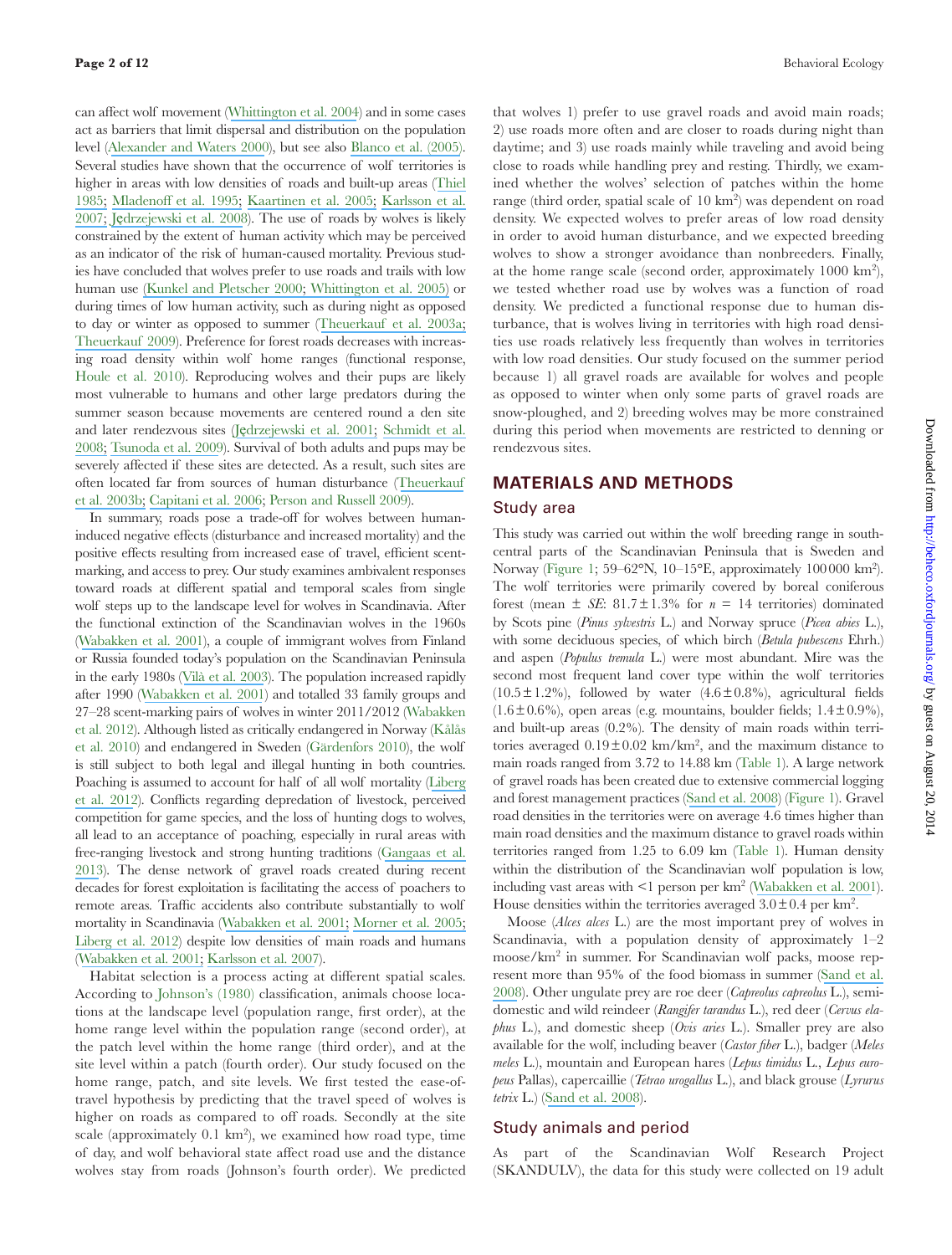

Location of wolf territories included in this study (black outlines), and all main roads (bold purple lines) and gravel roads (thin purple lines) within the study area. The study area comprised most of the wolf breeding range on the Scandinavian Peninsula (inset).

#### **Table 1**

|                                                      | Wolf territories with area (100% MCP of all hourly GPS-positions during the study periods per territory and year), road densities |
|------------------------------------------------------|-----------------------------------------------------------------------------------------------------------------------------------|
| and maximum distances to gravel roads and main roads |                                                                                                                                   |

|             |      |                         |                     |                      | Road density km/km <sup>2</sup> |             | Max distance to road km |             |
|-------------|------|-------------------------|---------------------|----------------------|---------------------------------|-------------|-------------------------|-------------|
| Territory   | Year | Number of study periods | Number of data sets | Area km <sup>2</sup> | Main road                       | Gravel road | Main road               | Gravel road |
| Bograngen   | 2003 | $\overline{2}$          | $\overline{2}$      | 1595                 | 0.16                            | 0.83        | 8.59                    | 2.51        |
| Djurskog    | 2004 | $\overline{2}$          | $\overline{2}$      | 313                  | 0.14                            | 0.73        | 6.11                    | 1.40        |
| Forshyttan  | 2005 |                         |                     | 676                  | 0.35                            | 1.05        | 4.49                    | 1.63        |
| Fulufjellet | 2010 | $\overline{2}$          |                     | 544                  | 0.21                            | 0.53        | 6.74                    | 4.03        |
| Glaskogan   | 2002 | 3                       |                     | 509                  | 0.23                            | 1.01        | 6.61                    | 1.86        |
| Gräsmark    | 2006 |                         |                     | 820                  | 0.25                            | 1.17        | 6.04                    | 1.89        |
| Gråfjellet  | 2003 | $\overline{2}$          |                     | 633                  | 0.07                            | 0.89        | 10.65                   | 2.71        |
|             | 2004 |                         |                     | 102                  | 0.02                            | 0.89        | 5.71                    | 2.07        |
| Halgån      | 2003 |                         |                     | 453                  | 0.21                            | 0.8         | 4.25                    | 1.82        |
| Juvberget   | 2007 |                         | 2                   | 1038                 | 0.16                            | 0.74        | 8.59                    | 2.51        |
| Kloten      | 2009 |                         | 2                   | 616                  | 0.26                            | 1.16        | 5.2                     | 1.25        |
| Koppang     | 2004 |                         |                     | $2105^{\rm a}$       | 0.14                            | 0.53        | 14.89                   | 6.09        |
| Nyskoga     | 2003 |                         |                     | 261                  | 0.20                            | 0.82        | 5.10                    | 1.71        |
| Rotna       | 2004 |                         |                     | 631                  | 0.17                            | 1.18        | 6.89                    | 1.52        |
| Uttersberg  | 2005 | $\overline{2}$          | $\overline{2}$      | 304                  | 0.29                            | 0.93        | 3.72                    | 1.39        |
| Sum         |      | 24                      | 33                  |                      |                                 |             |                         |             |
| Mean        |      |                         |                     | 707                  | 0.19                            | 0.88        | 6.91                    | 2.29        |
| SE          |      |                         |                     | 136                  | 0.02                            | 0.05        | 0.74                    | 0.33        |

<sup>a</sup>In period 1 (June 14–July 05) with pups:  $402 \text{ km}^2$ ; In period 2 (August 19–September 06) when pups lost: 1983 km<sup>2</sup>.

scent-marking wolves resident in 14 territories between 2002 and 2010 (Table 1). The wolves were immobilized from a helicopter following standard procedures ([Sand et al. 2005;](https://www.researchgate.net/publication/261826256_Using_GPS_Technology_and_GIS_Cluster_Analyses_to_Estimate_Kill_Rates_in_Wolf-Ungulate_Ecosystems?el=1_x_8&enrichId=rgreq-d7f53fd3-3807-464e-924a-facfd221f042&enrichSource=Y292ZXJQYWdlOzI2NTA2NTcwMDtBUzoxNDUyOTg1ODAwNTQwMTZAMTQxMTY1MzI4OTQ3MA==) [Eriksen et al.](https://www.researchgate.net/publication/225076629_Activity_patterns_of_predator_and_prey_A_simultaneous_study_of_GPS-collared_wolves_and_moose?el=1_x_8&enrichId=rgreq-d7f53fd3-3807-464e-924a-facfd221f042&enrichSource=Y292ZXJQYWdlOzI2NTA2NTcwMDtBUzoxNDUyOTg1ODAwNTQwMTZAMTQxMTY1MzI4OTQ3MA==)

[2011;](https://www.researchgate.net/publication/225076629_Activity_patterns_of_predator_and_prey_A_simultaneous_study_of_GPS-collared_wolves_and_moose?el=1_x_8&enrichId=rgreq-d7f53fd3-3807-464e-924a-facfd221f042&enrichSource=Y292ZXJQYWdlOzI2NTA2NTcwMDtBUzoxNDUyOTg1ODAwNTQwMTZAMTQxMTY1MzI4OTQ3MA==) Kreeger and Arnemo 2012) and equipped with a GPS neck collar (GPS-Simplex, Web-Direct, or Tellus by Followit, Sweden, or GPS-Plus by Vectronic Aerospace, Germany). The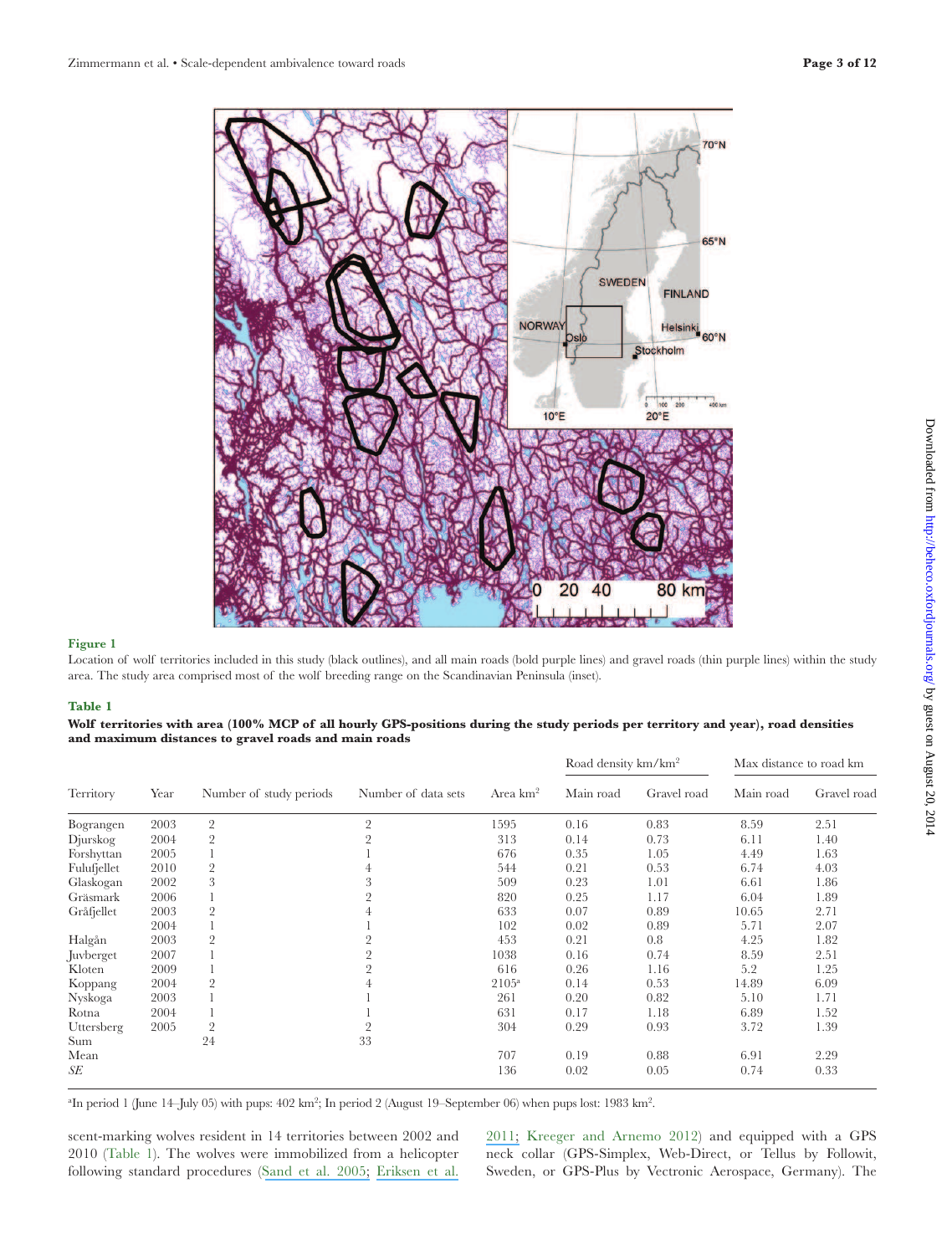![](_page_3_Figure_2.jpeg)

Movement analysis of GPS-positioning data of Scandinavian wolves showing how positions were separated into single positions >200 m from the nearest position, and cluster positions (a) and the step category-speciic frequency distributions of step-lengths and turning angles used to create 10 random steps for each real step (b), where steps were categorized as: steps from single to single position (SS), single to cluster (SC), cluster to single (CS), and cluster to cluster (CC).

study included 24 study periods of 8–29 days between June 1 and September 29. In nine study periods, both the adult male and female were GPS-collared, resulting in 33 individual data sets (Table 1). GPS-collars were programmed for hourly (8 data sets) or half-hourly (25 data sets) positioning intervals. GPS wolf position data for this study originated in a study of summer kill rates ([Sand et al. 2008](https://www.researchgate.net/publication/5580883_Summer_kill_rates_and_predation_pattern_in_a_wolf-moose_system_Can_we_rely_on_winter_estimates?el=1_x_8&enrichId=rgreq-d7f53fd3-3807-464e-924a-facfd221f042&enrichSource=Y292ZXJQYWdlOzI2NTA2NTcwMDtBUzoxNDUyOTg1ODAwNTQwMTZAMTQxMTY1MzI4OTQ3MA==)), but we included additional, more recent time periods from two territories. During the study periods, eight of the territories had breeding wolves and in the other ive the wolves were nonbreeding. In one territory, the adult wolves bred successfully but lost their pups after the irst study period, and we therefore treated them as nonbreeders for the second study period (Koppang, Table 1).

## GPS positions and cluster definition

Our original data sets consisted of 13 188 hourly and 18 910 half-hourly GPS positions in total. GPS success that is the percentage of successful positioning attempts per data set, averaged 81% (range 29–99%). We restricted our analysis of travel speed to half-hourly positions only and used positions at hourly intervals for all other analyses. In order to detect prey remains, we created 100 m bufers around all positions (Figure 2a). We dissolved the area of overlapping buffers and defined them as clusters ([Sand et al. 2005](https://www.researchgate.net/publication/261826256_Using_GPS_Technology_and_GIS_Cluster_Analyses_to_Estimate_Kill_Rates_in_Wolf-Ungulate_Ecosystems?el=1_x_8&enrichId=rgreq-d7f53fd3-3807-464e-924a-facfd221f042&enrichSource=Y292ZXJQYWdlOzI2NTA2NTcwMDtBUzoxNDUyOTg1ODAwNTQwMTZAMTQxMTY1MzI4OTQ3MA==), [2008](https://www.researchgate.net/publication/5580883_Summer_kill_rates_and_predation_pattern_in_a_wolf-moose_system_Can_we_rely_on_winter_estimates?el=1_x_8&enrichId=rgreq-d7f53fd3-3807-464e-924a-facfd221f042&enrichSource=Y292ZXJQYWdlOzI2NTA2NTcwMDtBUzoxNDUyOTg1ODAwNTQwMTZAMTQxMTY1MzI4OTQ3MA==); [Zimmermann et al. 2007](https://www.researchgate.net/publication/230175043_Wolf_Movement_Patterns_a_Key_to_Estimation_of_Kill_Rate?el=1_x_8&enrichId=rgreq-d7f53fd3-3807-464e-924a-facfd221f042&enrichSource=Y292ZXJQYWdlOzI2NTA2NTcwMDtBUzoxNDUyOTg1ODAwNTQwMTZAMTQxMTY1MzI4OTQ3MA==)). Clusters included not only consecutive positions but also revisits to the same spot over the entire study period. In this way, we classified 10951 hourly positions as wolf cluster positions. The other 2237 hourly positions were single positions further than 200 m from the next nearest position (Figure 2a). This method of spatially clustering positions at a given bufer radius of 100 m has proven to be the most successful for detecting prey remains in Scandinavia ([Sand et al. 2005](https://www.researchgate.net/publication/261826256_Using_GPS_Technology_and_GIS_Cluster_Analyses_to_Estimate_Kill_Rates_in_Wolf-Ungulate_Ecosystems?el=1_x_8&enrichId=rgreq-d7f53fd3-3807-464e-924a-facfd221f042&enrichSource=Y292ZXJQYWdlOzI2NTA2NTcwMDtBUzoxNDUyOTg1ODAwNTQwMTZAMTQxMTY1MzI4OTQ3MA==)) and has since been applied in all Scandinavian kill rate studies ([Zimmermann et al. 2007;](https://www.researchgate.net/publication/230175043_Wolf_Movement_Patterns_a_Key_to_Estimation_of_Kill_Rate?el=1_x_8&enrichId=rgreq-d7f53fd3-3807-464e-924a-facfd221f042&enrichSource=Y292ZXJQYWdlOzI2NTA2NTcwMDtBUzoxNDUyOTg1ODAwNTQwMTZAMTQxMTY1MzI4OTQ3MA==) [Sand](https://www.researchgate.net/publication/5580883_Summer_kill_rates_and_predation_pattern_in_a_wolf-moose_system_Can_we_rely_on_winter_estimates?el=1_x_8&enrichId=rgreq-d7f53fd3-3807-464e-924a-facfd221f042&enrichSource=Y292ZXJQYWdlOzI2NTA2NTcwMDtBUzoxNDUyOTg1ODAwNTQwMTZAMTQxMTY1MzI4OTQ3MA==) [et al. 2008](https://www.researchgate.net/publication/5580883_Summer_kill_rates_and_predation_pattern_in_a_wolf-moose_system_Can_we_rely_on_winter_estimates?el=1_x_8&enrichId=rgreq-d7f53fd3-3807-464e-924a-facfd221f042&enrichSource=Y292ZXJQYWdlOzI2NTA2NTcwMDtBUzoxNDUyOTg1ODAwNTQwMTZAMTQxMTY1MzI4OTQ3MA==), [2012](https://www.researchgate.net/publication/230708487_Assessing_the_influence_of_prey-predator_ratio_prey_age_structure_and_packs_size_on_wolf_kill_rates?el=1_x_8&enrichId=rgreq-d7f53fd3-3807-464e-924a-facfd221f042&enrichSource=Y292ZXJQYWdlOzI2NTA2NTcwMDtBUzoxNDUyOTg1ODAwNTQwMTZAMTQxMTY1MzI4OTQ3MA==)).

All cluster positions and most of the single positions, that is  $>12000$  positions in total, were visited in the field a few days after the wolf was present and searched for prey remains with the help of dogs ([Sand et al. 2008](https://www.researchgate.net/publication/5580883_Summer_kill_rates_and_predation_pattern_in_a_wolf-moose_system_Can_we_rely_on_winter_estimates?el=1_x_8&enrichId=rgreq-d7f53fd3-3807-464e-924a-facfd221f042&enrichSource=Y292ZXJQYWdlOzI2NTA2NTcwMDtBUzoxNDUyOTg1ODAwNTQwMTZAMTQxMTY1MzI4OTQ3MA==)). This resulted in the detection of 315 wolf kills, of which 250 (79%) were associated with clusters of at least two positions (kill clusters), 39 (12%) were at single positions, and 26 (8%) were further than 100 m from the closest GPS-position. Clusters containing a den or rendezvous site, that is sites where cubs were moved to and placed during the summer ([Murie 1944;](https://www.researchgate.net/publication/229195484_Wolves_of_Mount_McKinley?el=1_x_8&enrichId=rgreq-d7f53fd3-3807-464e-924a-facfd221f042&enrichSource=Y292ZXJQYWdlOzI2NTA2NTcwMDtBUzoxNDUyOTg1ODAwNTQwMTZAMTQxMTY1MzI4OTQ3MA==) Ję[drzejewski et al. 2001\),](https://www.researchgate.net/publication/237971109_Daily_movements_and_territory_use_by_radio-collared_wolves_Canis_lupus_in_Bialowieza_Primeval_Forest_in_Poland?el=1_x_8&enrichId=rgreq-d7f53fd3-3807-464e-924a-facfd221f042&enrichSource=Y292ZXJQYWdlOzI2NTA2NTcwMDtBUzoxNDUyOTg1ODAwNTQwMTZAMTQxMTY1MzI4OTQ3MA==) were identified by a starformation movement pattern of the adult wolves and were not visited in the ield until at least 1 week after wolves had left the area. They consisted of a minimum of 44 hourly positions. We categorized all other clusters as bed clusters, associated with resting behavior. Bed clusters consisted of a maximum of 36 hourly positions.

#### Resource maps

As the wolf population was cross-border, we joined digital maps of Norway and Sweden. Vector data of roads and houses were derived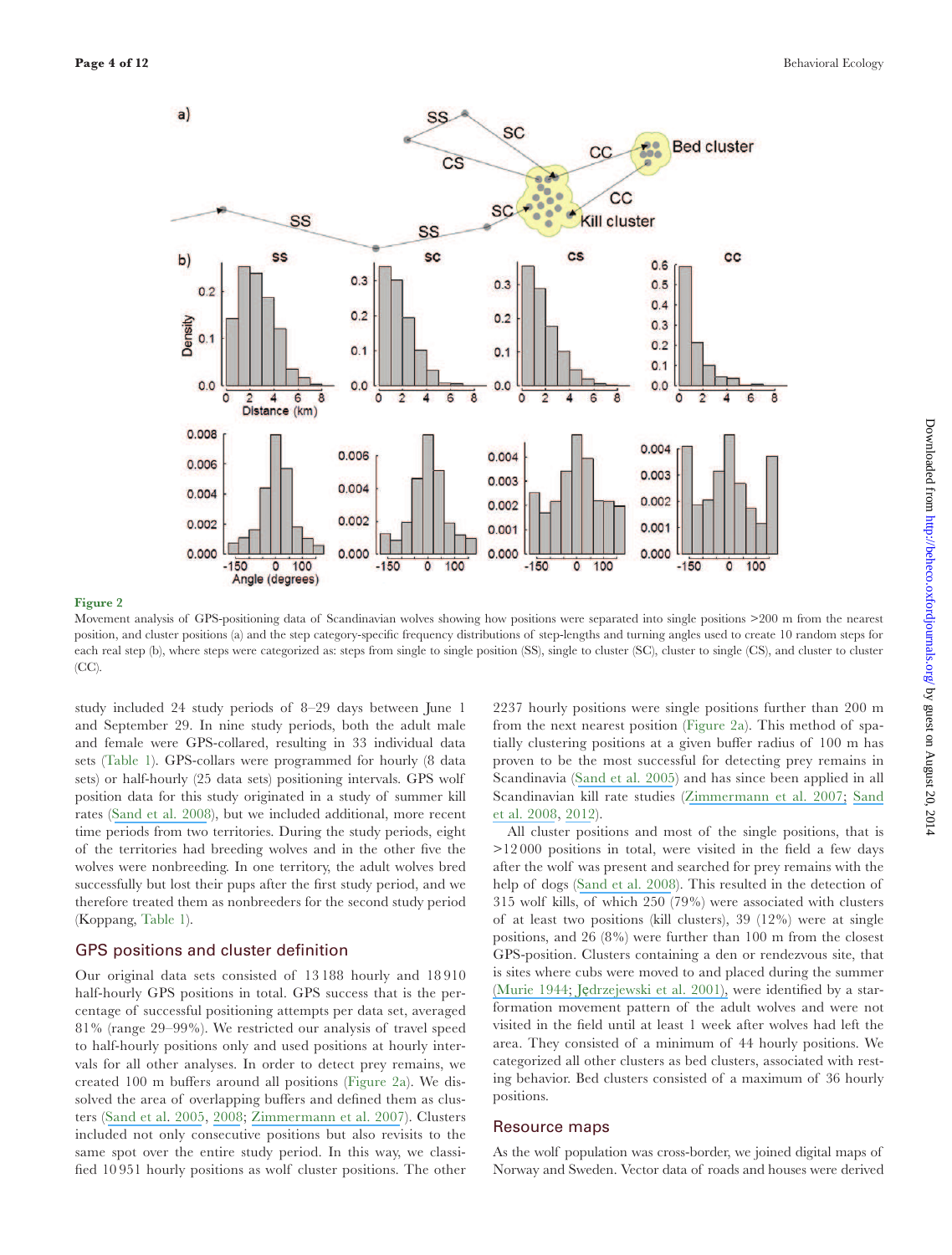from the Norwegian (scale 1:50 000) and Swedish (1:100 000) national maps. We categorized roads as either gravel roads ("Enskilda vägar" in Sweden and "Privatvei" in Norway) or main roads ("Allmäna vägar" in Sweden and "Riksvei," "Fylkesvei" and "Kommunal vei" in Norway). In general, main roads were paved. Due to the large size of the study area (Figure 1), we were not able to measure human activity on the  $>2400$  km of main roads and  $>11300$  km of gravel roads included in this study (Table 1). The classification of roads is based on the assumption that main roads connect human settlements, implying higher and more regular human disturbance. Gravel roads are mostly logging roads that experience short-term heavy use during logging or thinning operations once every 5–50 years, and moderate to low use during the fall game hunting season. The unified house map included all types of human buildings in both countries.

Land cover data were derived from satellite-based maps that had been classified and approved by national authorities in both countries. In Norway, the SatVeg raster data (Source: Norwegian Environment Agency) had a pixel size of 30 m. The Swedish Corine Land Cover map with a pixel size of 25 m was provided by the National Land Survey of Sweden. For this study, we simplified the original habitat classes (24 in Norway and 59 in Sweden) into four land cover categories: Forest, Water, Mire, and Open. The last class included built-up areas, agricultural fields, and other terrestrial, nonforested areas.

#### Wolf travel speed

We calculated wolf travel speed from individual steps with a maximum time length of 35 min and minimum step length of 200 m, resulting in a total of 3188 steps from 25 data sets. We categorized start and end positions of each step as being either on or off of a road, within a threshold of 30 m. The distance of 30 m corresponds to the inaccuracy of GPS positions ([Bowman et al. 2000;](https://www.researchgate.net/publication/262130115_Evaluation_of_a_GPS_Collar_for_White-Tailed_Deer?el=1_x_8&enrichId=rgreq-d7f53fd3-3807-464e-924a-facfd221f042&enrichSource=Y292ZXJQYWdlOzI2NTA2NTcwMDtBUzoxNDUyOTg1ODAwNTQwMTZAMTQxMTY1MzI4OTQ3MA==) Rodgers 2001; [Cargnelutti et al. 2007](https://www.researchgate.net/publication/227774747_Testing_Global_Positioning_System_Performance_for_Wildlife_Monitoring_Using_Mobile_Collars_and_Known_Reference_Points?el=1_x_8&enrichId=rgreq-d7f53fd3-3807-464e-924a-facfd221f042&enrichSource=Y292ZXJQYWdlOzI2NTA2NTcwMDtBUzoxNDUyOTg1ODAwNTQwMTZAMTQxMTY1MzI4OTQ3MA==)). In this way, we may have misclassified some wolf positions in close vicinity to roads as being on the road. Still, we considered this distance to be close enough for wolves to be aware of the road and to use it or the ditch as a guide through the landscape. For each step, we grouped the class variable Road into one of three states: 1) start AND end on a road; 2) either start OR end on a road; and 3) start AND end off road. In addition to this variable, we included the reproductive status of the wolves (Reproduction, Breeding, or Nonbreeding) and a twoclass variable Time of day (Day 08:00–19:59; Night 20:00–07:59) in a linear mixed model (LMM, R 2.13.2). The classes of Time of day were more connected to human activity level than light conditions. During the summer months, nights do not get completely dark in the study area. Data set-ID (i.e. unique individual-study period combination) was nested within territory as a random factor and travel speed was the response variable. We eliminated nonsignificant  $(P > 0.05)$  variables and interactions in a stepwise backward procedure. For the final model, we reported the marginal and conditional *R* 2 for LMMs as proposed by Nakagawa and Schielzeth (2013).

#### Wolf movement at the site scale: step selection functions (SSFs)

For the site level habitat selection study (fourth order, Johnson 1980), we applied a matched case-control design (Whittington 2002; [Boyce](https://www.researchgate.net/publication/228597925_Scale_and_heterogeneity_in_habitat_selection_by_elk_in_Yellowstone_National_Park?el=1_x_8&enrichId=rgreq-d7f53fd3-3807-464e-924a-facfd221f042&enrichSource=Y292ZXJQYWdlOzI2NTA2NTcwMDtBUzoxNDUyOTg1ODAwNTQwMTZAMTQxMTY1MzI4OTQ3MA==) [et al. 2003;](https://www.researchgate.net/publication/228597925_Scale_and_heterogeneity_in_habitat_selection_by_elk_in_Yellowstone_National_Park?el=1_x_8&enrichId=rgreq-d7f53fd3-3807-464e-924a-facfd221f042&enrichSource=Y292ZXJQYWdlOzI2NTA2NTcwMDtBUzoxNDUyOTg1ODAwNTQwMTZAMTQxMTY1MzI4OTQ3MA==) Whittington et al. 2005). By contrasting the resources at each animal position with a set of paired random points, we could

estimate whether and to what extent certain resources afected animal movement. This design is statistically solved using conditional logistic regression (Whittington 2002; [Boyce et al. 2003;](https://www.researchgate.net/publication/228597925_Scale_and_heterogeneity_in_habitat_selection_by_elk_in_Yellowstone_National_Park?el=1_x_8&enrichId=rgreq-d7f53fd3-3807-464e-924a-facfd221f042&enrichSource=Y292ZXJQYWdlOzI2NTA2NTcwMDtBUzoxNDUyOTg1ODAwNTQwMTZAMTQxMTY1MzI4OTQ3MA==) [Craiu et al.](https://www.researchgate.net/publication/5991898_Inference_Methods_for_the_Conditional_Logistic_Regression_Model_with_Longitudinal_Data?el=1_x_8&enrichId=rgreq-d7f53fd3-3807-464e-924a-facfd221f042&enrichSource=Y292ZXJQYWdlOzI2NTA2NTcwMDtBUzoxNDUyOTg1ODAwNTQwMTZAMTQxMTY1MzI4OTQ3MA==) [2008](https://www.researchgate.net/publication/5991898_Inference_Methods_for_the_Conditional_Logistic_Regression_Model_with_Longitudinal_Data?el=1_x_8&enrichId=rgreq-d7f53fd3-3807-464e-924a-facfd221f042&enrichSource=Y292ZXJQYWdlOzI2NTA2NTcwMDtBUzoxNDUyOTg1ODAwNTQwMTZAMTQxMTY1MzI4OTQ3MA==)). [Fortin et al. \(2005\)](https://www.researchgate.net/publication/228623397_Wolves_Influence_Elk_Movements_behavior_Shapes_a_Trophic_Cascade_in_Yellowstone_National_Park?el=1_x_8&enrichId=rgreq-d7f53fd3-3807-464e-924a-facfd221f042&enrichSource=Y292ZXJQYWdlOzI2NTA2NTcwMDtBUzoxNDUyOTg1ODAwNTQwMTZAMTQxMTY1MzI4OTQ3MA==) coined the term SSF where the creation of random points or steps is based on step characteristics of the animal path, rather than on the animal positions per se, as proposed for Resource Selection Functions (RSFs) ([Manly et al. 2002](https://www.researchgate.net/publication/236981977_Resource_Selection_by_Animals_Statistical_Design_and_Analysis_of_Field_Studies?el=1_x_8&enrichId=rgreq-d7f53fd3-3807-464e-924a-facfd221f042&enrichSource=Y292ZXJQYWdlOzI2NTA2NTcwMDtBUzoxNDUyOTg1ODAwNTQwMTZAMTQxMTY1MzI4OTQ3MA==)).

For the SSF analyses, we categorized steps between hourly positions with a minimum length of 200 m into traveling (from single to single hourly positions), travel-to-cluster, cluster-to-travel and cluster-to-cluster steps (Figure 2a). We excluded steps to and from den and rendezvous clusters to avoid spatial autocorrelation, resulting in a total of 3154 steps. Frequency distributions of step length and turning angle difered among step categories (Figure 2b), with traveling steps being longer and more linear, and cluster-to-cluster steps being short and having the highest diversity of turning angles. Due to these diferences, we used the frequency distributions of turning angles and step lengths to create 10 random steps per real step for each step category separately, using the conditional point sampling tool of Hawth's tools ([Beyer 2004](https://www.researchgate.net/publication/262178965_Hawth)). A 10:1 ratio between paired random and real steps has been successfully applied in other earlier studies (Whittington 2002; Whittington et al. 2005; [Coulon et al.](https://www.researchgate.net/publication/226095773_Inferring_the_effects_of_landscape_structure_on_roe_deer_Capreolus_capreolus_movements_using_a_step_selection_function?el=1_x_8&enrichId=rgreq-d7f53fd3-3807-464e-924a-facfd221f042&enrichSource=Y292ZXJQYWdlOzI2NTA2NTcwMDtBUzoxNDUyOTg1ODAwNTQwMTZAMTQxMTY1MzI4OTQ3MA==) [2008](https://www.researchgate.net/publication/226095773_Inferring_the_effects_of_landscape_structure_on_roe_deer_Capreolus_capreolus_movements_using_a_step_selection_function?el=1_x_8&enrichId=rgreq-d7f53fd3-3807-464e-924a-facfd221f042&enrichSource=Y292ZXJQYWdlOzI2NTA2NTcwMDtBUzoxNDUyOTg1ODAwNTQwMTZAMTQxMTY1MzI4OTQ3MA==)). The 10 random steps together with the real step are called a stratum in the statistical language. We calculated the distances to the closest road and house, and determined the habitat type for the end points of each real and random step of each stratum. If a random step ended in water, we assigned the closest terrestrial habitat type to this end point.

The response variable of the step selection models was a binary term with 1 for the used wolf locations, that is the end points of the real steps, and 0 for the end points of the random steps. To match the random steps to the corresponding real step, we applied conditional logistic regression (R 3.0.0) following the approach chosen by [Fortin et al. \(2009\)](https://www.researchgate.net/publication/26826549_Group-mediated_habitat_selection_and_group_fusion-fission_dynamics_of_bison_under_predation_risk?el=1_x_8&enrichId=rgreq-d7f53fd3-3807-464e-924a-facfd221f042&enrichSource=Y292ZXJQYWdlOzI2NTA2NTcwMDtBUzoxNDUyOTg1ODAwNTQwMTZAMTQxMTY1MzI4OTQ3MA==). Due to expected autocorrelation within territories, we used generalized estimating equations (GEE) including territory in the cluster term of the coxph-command (R package survival, Therneau 2014) to create robust standard errors. We preferred GEE to general linear mixed models (GLMM) because the sample size varied between individuals, and we were interested in the marginal rather than conditional estimates, that is drawing inferences for the entire Scandinavian wolf population rather than analyzing the diferences between the studied individuals (Koper and Manseau 2009).

We estimated SSFs for all steps compiled, and separately for all combinations of time of day and behavioral state, that is at the end point of the real step the wolf was either handling prey (Kill), resting at a bed cluster (Rest), or traveling (single position, Travel) (Figure 2a). We ran an initial set of SSF models that included only the predictor on  $(< 30 \text{ m})$  or off road  $(> 30 \text{ m}$  from closest road). Cross-validation of this set of SSFs was not possible because there was only one predictor and it had just two classes (on or off road). We however present the number of observed and random steps ending on roads.

With the second set of SSF-models, we tested whether distance to human infrastructure (roads, houses) and land cover type predicted the choice of where wolves ended a step. Here, we included a quadratic term for distance to infrastructure to test for selection of intermediate distances. After checking predictor variables for collinearity with a pairwise Pearson rank correlation, we started with a full model that included all uncorrelated  $(r < 0.60)$  predictors and subsequently eliminated nonsignificant  $(P > 0.05)$  predictors in a stepwise backward procedure. We cross-validated the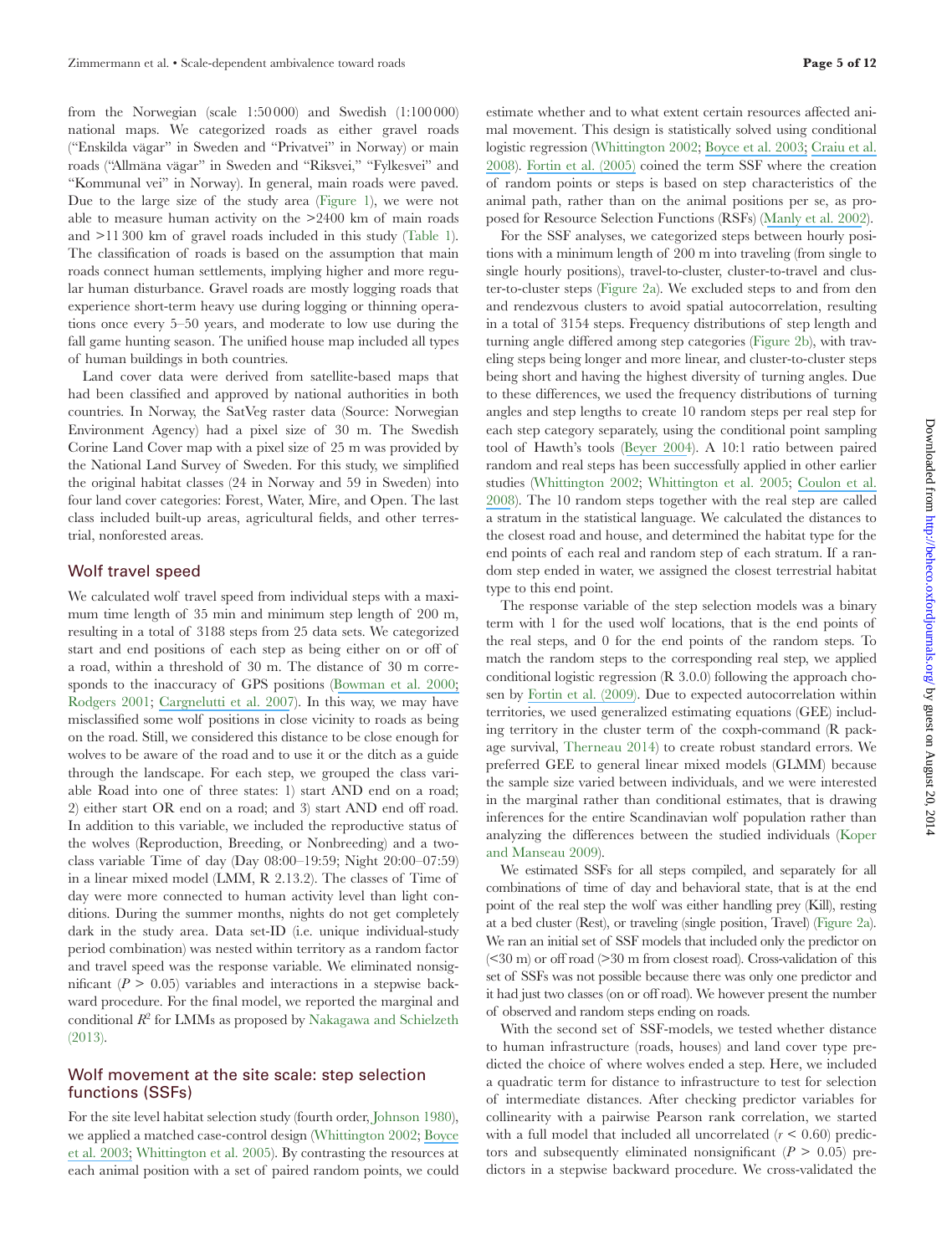final models by excluding one wolf territory at the time, estimating model coefficients for the retained territories, and using these coefficients to predict the SSF for all real and random steps of the excluded territories. The predicted SSFs were ranked within each stratum of 11 paired steps with ranks from 1 to 11. From each stratum, we randomly sampled one random step. We then used a paired Wilcoxon signed rank test to validate whether the ranks of the real steps were higher than the ranks of the random steps. If *P* > 0.05, model fit was regarded as insufficient and the model was rejected.

#### Wolf habitat selection at the patch scale: RSFs

To test whether the wolves selected patches with low road densities within their home ranges (third order habitat selection, Johnson 1980), we applied RSF-models with a presence/available design (Manly et al. 2002). The home range was defined as the 100% minimum convex polygon (MCP) of all GPS positions in each of the 33 data sets. Used patches were considered to be all single positions and the first position in time of each cluster, in total 3291 positions, bufered with 1.78 km, resulting in a circular patch of 10 km<sup>2</sup>. As the mean number of used patches per data set was 99.7, we generated 100 random patches of equal dimensions (10 km<sup>2</sup> ) within each home range to describe habitat availability.

For each used and random patch, we derived the density of gravel and main roads (km roads/km<sup>2</sup> ), the density of houses (km−2), and the percentage availability of the diferent land cover types. These variables were the ixed factors in mixed efects logistic regression models (GLMM), and we included the data set-ID nested within territory as a random factor. The response was a binary term of 1 for used and 0 for available patches. We started with a full model including all noncorrelated (Pearson's *r* < 0.6) predictor variables in linear and quadratic form and used stepwise backward selection to exclude nonsignificant variables  $(P > 0.05)$ . We did this modeling procedure separately for breeding and nonbreeding wolves in combination with the three diferent behaviors (handling kills, resting, and traveling).

We used 10-fold cross-validation to validate our models (cf. [Boyce](https://www.researchgate.net/publication/222519505_Evaluating_Resource_Selection_Functions?el=1_x_8&enrichId=rgreq-d7f53fd3-3807-464e-924a-facfd221f042&enrichSource=Y292ZXJQYWdlOzI2NTA2NTcwMDtBUzoxNDUyOTg1ODAwNTQwMTZAMTQxMTY1MzI4OTQ3MA==)  [et al. 2002;](https://www.researchgate.net/publication/222519505_Evaluating_Resource_Selection_Functions?el=1_x_8&enrichId=rgreq-d7f53fd3-3807-464e-924a-facfd221f042&enrichSource=Y292ZXJQYWdlOzI2NTA2NTcwMDtBUzoxNDUyOTg1ODAwNTQwMTZAMTQxMTY1MzI4OTQ3MA==) [Houle et al. 2010](https://www.researchgate.net/publication/225958585_Cumulative_effects_of_forestry_on_habitat_use_by_gray_wolf_Canis_lupus_in_the_boreal_forest?el=1_x_8&enrichId=rgreq-d7f53fd3-3807-464e-924a-facfd221f042&enrichSource=Y292ZXJQYWdlOzI2NTA2NTcwMDtBUzoxNDUyOTg1ODAwNTQwMTZAMTQxMTY1MzI4OTQ3MA==)). For each training set, we extracted the model coefficients of the fixed effects and used them to predict the RSF values of the corresponding validation set. The validation set was then sorted by the RSF and split into 10 equal-sized bins. For each bin, we calculated the relative frequency of used patches. The degree of correlation (Spearman rank correlation) between the rank of the bin and the relative frequency of used patches was used as an indicator of model it. We repeated this process 100 times for each final model and rejected models with an average Spearman's  $r < 0.6$ .

### Functional response of road use at the home range scale

We explored the relationship between road availability and use at the home range scale (second order, Johnson 1980) separately for breeding and nonbreeding wolves as home range use differed strongly with reproductive status. Nonbreeders ranged over areas 2.2 times larger than breeders (average ± *SE* home range size (100% MCP) of nonbreeders  $818 \pm 138$  km<sup>2</sup>; breeders  $377 \pm 39$  km<sup>2</sup>;  $t = 3.062$ ,  $P = 0.009$ ).

For gravel road availability, we created 30 m buffers along all gravel roads and calculated the proportion of the land area covered by the buffered roads within individual home ranges. Gravel road use was the proportion of hourly positions per data set within 30 m of the closest gravel road. We ran linear regression models of the proportion of wolf positions on gravel roads, with proportion of gravel road area as the main predictor. If wolves used gravel roads in proportion to their density, we would expect a linear relationship with slope  $= 1$  and intercept  $= 0$ . In addition we added the following covariates into the full model: Home range size, median Julian date of the study period, and sex of wolves. We eliminated nonsignificant variables  $(P > 0.05)$  in a stepwise backward procedure.

#### **Table 2**

#### **Model estimates of the inal model for wolf travel speed (km/h) in Scandinavia, based on n = 3188 half-hourly steps**

|                                          | Beta     | SE    | t value  | $P$ value |
|------------------------------------------|----------|-------|----------|-----------|
| Intercept                                | 2.863    | 0.295 | 9.720    | < 0.001   |
| Road (off road)                          | $-1.298$ | 0.220 | $-5.888$ | < 0.001   |
| Road (partly)                            | $-0.370$ | 0.228 | $-1.622$ | 0.105     |
| Reproduction (breeding)                  | 0.886    | 0.392 | 2.260    | 0.045     |
| Time of day (night)                      | 0.288    | 0.058 | 5.000    | < 0.001   |
| Road (off road): reproduction (breeding) | $-0.513$ | 0.308 | $-1.663$ | 0.096     |
| Road (partly): reproduction (breeding)   | $-0.836$ | 0.321 | $-2.603$ | 0.009     |
|                                          |          |       |          |           |

**Table 3**

**SSFs of Scandinavian wolves for the diferent combinations of time of day and behavior, together with number of real and random steps ending on a gravel road or a main road, and a summary of the conditional logistic regression models with robust SE estimation**

|              | n steps | Gravel road |                                           |          |       |                  | Main road |                                           |           |       |                  |
|--------------|---------|-------------|-------------------------------------------|----------|-------|------------------|-----------|-------------------------------------------|-----------|-------|------------------|
| Model        | Total   |             | $\#$ Real steps $\#$ Random steps $\beta$ |          | SE    | $\boldsymbol{P}$ |           | $\#$ Real steps $\#$ Random steps $\beta$ |           | SE    | $\boldsymbol{P}$ |
| All steps    | 3154    | 328         | 11499                                     | 1.137    | 0.127 | < 0.001          | 33        | 243                                       | 0.313     | 0.188 | 0.097            |
| Day kill     | 142     | 4           | 60                                        | $-0.427$ | 0.622 | 0.493            | $\Omega$  |                                           | $-15.150$ | 0.553 | < 0.001          |
| Day rest     | 323     |             | 120                                       | $-0.558$ | 0.294 | 0.055            | $\Omega$  | 15                                        | $-15.150$ | 0.427 | < 0.001          |
| Day travel   | 481     | 57          | 186                                       | 1.243    | 0.215 | < 0.001          | 4         | 31                                        | 0.260     | 0.417 | 0.534            |
| Night kill   | 361     | 14          | 130                                       | 0.078    | 0.278 | 0.780            | $\Omega$  | 23                                        | $-16.180$ | 0.389 | < 0.001          |
| Night rest   | 455     | 19          | 145                                       | 0.284    | 0.349 | 0.416            | 3         | 27                                        | 0.106     | 0.686 | 0.877            |
| Night travel | 1392    | 227         | 508                                       | 1.647    | 0.143 | < 0.001          | 26        | 140                                       | 0.639     | 0.208 | 0.002            |

The coefficients  $(\beta)$  are the logs of the odds ratio for selecting a road versus being off road. For each real step, there are 10 matched random steps. For comparison of number of real and random steps on roads, number of random steps needs to be divided by 10.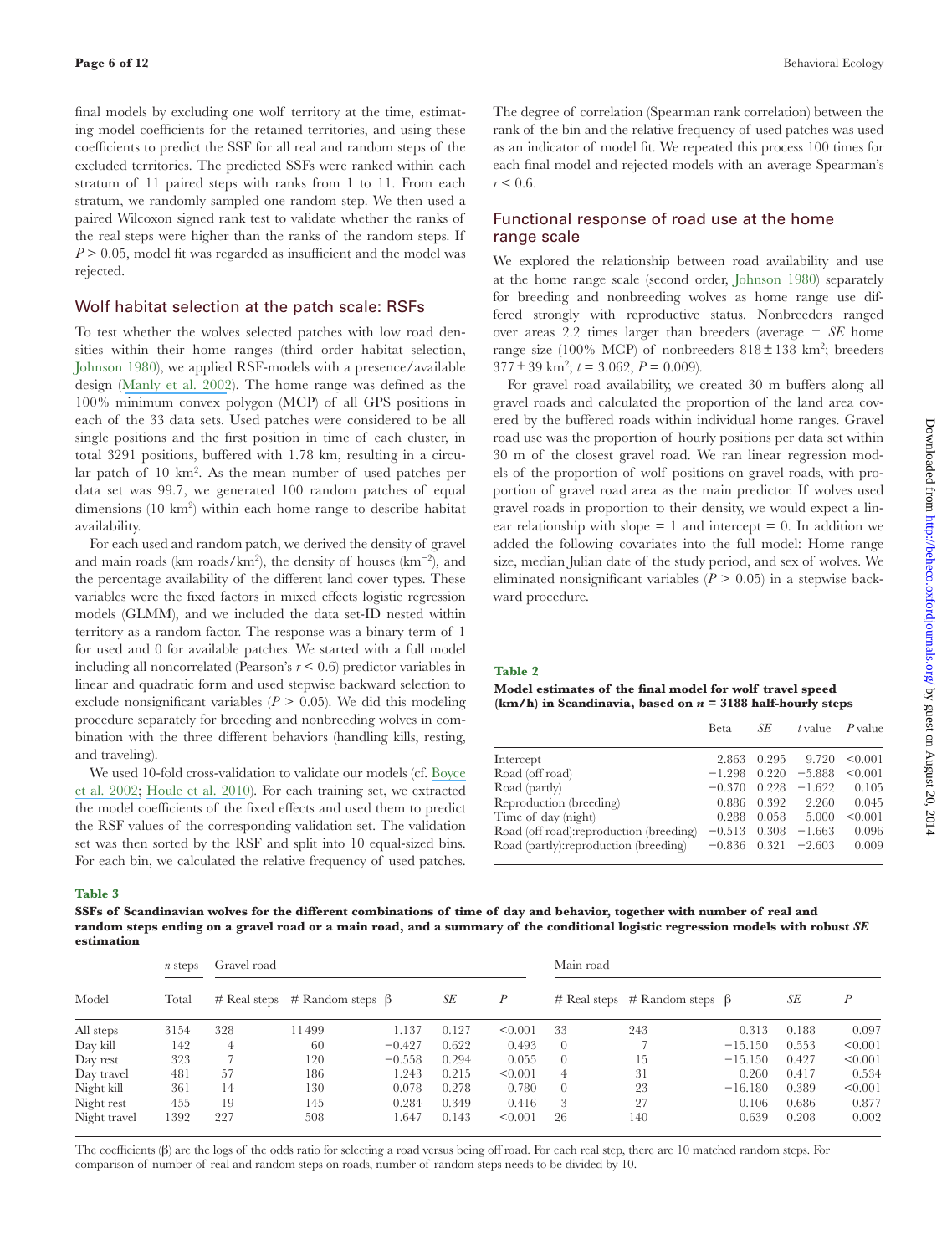# **RESULTS**

#### Wolves traveled faster on than off roads

While traveling off road, wolves had an average speed of 2.15 km/h  $[n = 2500 \text{ steps}, \text{standard deviation } (SD) = 1.54 \text{ km/h}].$  On roads, wolves traveled on average 1.8 times faster at a speed of 3.84 km/h (*n* = 91 steps, *SD* = 1.53 km/h). Speed was intermediate if wolves traveled partly on roads  $(n = 597 \text{ steps}, \text{mean} = 2.96 \text{ km/h},$  $SD = 1.41$  km/h). The final LMM of travel speed included the variable Road in interaction with Reproduction, and Time of day (Table 2). Marginal and conditional  $R^2$ <sub>LMM</sub> of this model were 7.6% and 15.5%, respectively. Breeding wolves moved on average 1.23 times faster than nonbreeders, with the diference being most pronounced when wolves used roads. Breeders had an average speed of 4.04 and 3.75 km/h on roads at night and day respectively, as compared to 3.15 and 2.86 km/h for nonbreeders. Speed was similar for male and female wolves, and sex was not retained in the final model.

#### To what extent did wolves use roads?

Of all 3154 hourly steps used in the SSF models, 328 (10.4%) ended on gravel roads and 30 (1.0%) on main roads. Taking into account road availability in the SSF-models, wolves were 3.1 times more likely ( $e^{\beta}$ , Table 3) to end a step on a gravel road than off road  $(P < 0.001)$ , but there was no such preference or avoidance of main roads  $(P = 0.097)$ . The separate SSFs for different times of day and behavior revealed that wolves preferred to use roads of either type for traveling, but not for other behaviors. They were 3.5 and 5.2 times more likely to travel on gravel roads during day and night, respectively ( $e^{\beta}$ , Table 3), than off roads. Main roads were only preferred for travel during night time, with wolves being 1.9 times more likely to travel on a main road than off road  $(P = 0.002,$ Table 3).

#### Distance to human infrastructure

For each combination of time of day and behavior, the distance to the closest gravel road and/or main road was a significant predictor of the SSF (Table 4). However, model validation revealed a poor model it for SSFs of wolves moving to kill sites (Table 4), and we are therefore unable to conclude whether and how wolves chose kill sites in relation to human infrastructure.

While resting during day time, wolves preferred intermediate dis tances to gravel roads, and they were 1.4 times more likely to bed at distances of 1–1.5 km from the closest gravel road as compared to directly at the road (Figure 3a). They preferred to have day bed sites far away from main roads (Figure 3b) and at intermediate distances to houses, with a peak at 2 km from the closest house (Figure 3c). In addition, they avoided open habitats for day bed sites (Table 4). While resting during night time, they also avoided open habitats and preferred areas far from main roads, although this preference pattern was weaker than during the day time (lower odds ratios in Figure 3a and significance of coefficients in Table 4). Gravel roads did not seem to affect the choice of resting sites during night time.

While traveling during day time, wolves preferred areas far from main roads (Figure 3b) and at intermediate distances to houses (Figure 3c), whereas they seemed to be indiferent to gravel roads. They avoided open habitats during day time travel but were indifferent to the habitat type during night time travel (Table 4). The strong preference of wolves for using gravel roads for traveling dur ing night time (Table 3) is relected by the U-shaped odds ratio in

| $\gamma$ ay |               |                | $±$ 0.136<br>$0.358**$                                                           | $-0.034* \pm 0.014$   |                    |                         |                    |                       | 5288   | 0.280                                      |  |
|-------------|---------------|----------------|----------------------------------------------------------------------------------|-----------------------|--------------------|-------------------------|--------------------|-----------------------|--------|--------------------------------------------|--|
|             | Rest          | 323            | ± 0.044<br>****65TIO + ZOIOH ****66IO- L8IOH 562.0                               |                       | $478*** 10.253$    | $-0.403***$ $\pm$ 0.119 | $-0.170 \pm 0.237$ | $-0.555*** \pm 0.215$ | 34528  |                                            |  |
|             | <b>Travel</b> | $\frac{1}{48}$ | $\pm 0.038$<br>$0.191***$                                                        |                       | $0.707***$ ± 0.219 | $-0.277***$ ± 0.094     | $-0.010 \pm 0.128$ | $-1.099***$ ± 0.321   | 72454  | $(0.001$<br>$(0.001$<br>$0.226$<br>$0.037$ |  |
| Night       |               | 361            | ± 0.076<br>$0.335***$                                                            | $-0.034*** \pm 0.013$ |                    |                         |                    |                       | 33974  |                                            |  |
|             | Kill<br>Rest  | 455            | ± 0.040<br>$0.102*$                                                              |                       |                    |                         | $-0.299 \pm 0.198$ | $-0.812* \pm 0.408$   | 56369  |                                            |  |
|             | <b>Travel</b> | 1392           | ± 0.039<br>***65IO 98000 H ****908'O 96IO H ****8001I-                           | 400:0 ± ****          |                    |                         |                    |                       | 553174 | 50.001                                     |  |
|             |               |                |                                                                                  |                       |                    |                         |                    |                       |        |                                            |  |
|             |               |                | ross-validation confirmed four and rejected two SSFs at the alpha-level of 0.05. |                       |                    |                         |                    |                       |        |                                            |  |

Table 4<br>Coefficients (6) and robust *SE* of SSFs for wolves in Scandinavia in different behavioral states (handling prey [kill], resting and traveling) during day and night hours **Coeicients (β) and robust SE of SSFs for wolves in Scandinavia in diferent behavioral states (handling prey [kill], resting and traveling) during day and night hours** Gravel road Main road House Habitat in rel. to Forest Cross-validation Distance Distance^2 Distance Distance^2 Distance Distance^2 Mire Open Wilcox V *P*

Distance House

Distance<sup>1</sup>2

Distance<sup>1</sup>2

Main road Distance

Distance<sup>1</sup>2

Cross-validation

rel. to Forest Open

Habitat in Viire

 $\overline{P}$ 

Wilcox V

Time

Gravel road

of day Behavior *N* steps

of day

Behavior N<sub>steps</sub> Distance

Cross-validation confirmed four and rejected two SSFs at the alpha-level of 0.05 Cross-validation conirmed four and rejected two SSFs at the alpha-level of 0.05.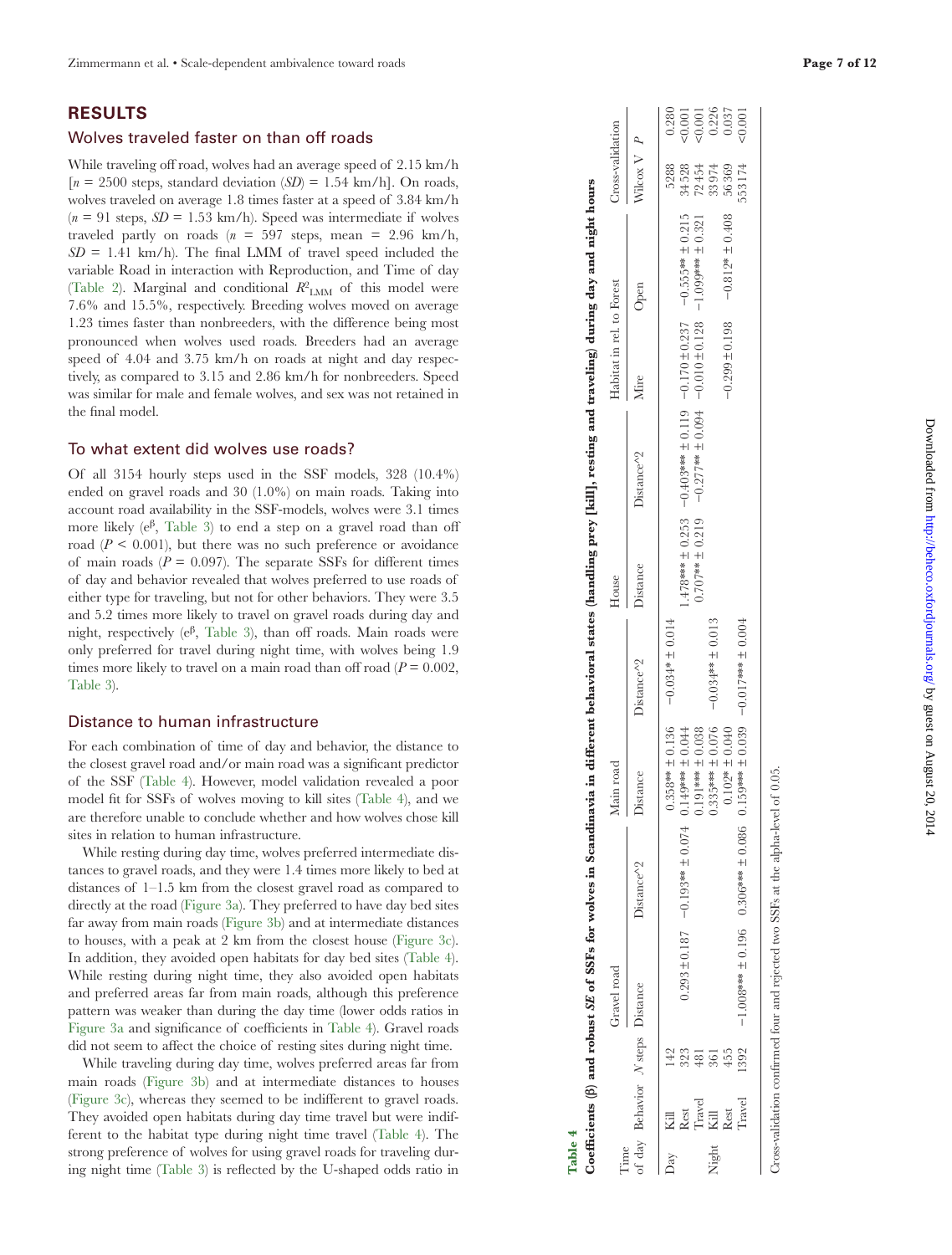![](_page_7_Figure_2.jpeg)

SSFs for Scandinavian wolves during summer, expressed as odds ratios (e<sup>β</sup> ) in relation to distance to gravel roads (a), main roads (b) and houses (c). Estimates of βs are given in Table 4.

Figure 3a, indicating preference for near and far distances to gravel roads. While traveling during night time, wolves showed a weak preference for intermediate distances to main roads (Figure 3b, Table 4).

#### Patch selection as a function of house density

The RSF-models developed to predict patch selection for kill sites of breeding and nonbreeding wolves did not have sufficiently good it to draw conclusions about the potential efects of roads and houses on kill site selection (Table 5). Nonbreeding wolves were most likely to travel in patches with high gravel road densities (Table 5), and a patch was 1.7 times more likely to be used  $(e^{\beta})$ if the gravel road density was increased by 1 km/km<sup>2</sup> (Figure 4a). Nonbreeders selected patches with low main road densities to rest in (Table 5), and the likelihood of using a patch for resting was reduced by one-third if the main road density increased by 1 km/ km<sup>2</sup> (Figure 4b). In contrast, road densities did not relate to patch selection of breeding wolves. House densities were negatively correlated with the likelihood of wolves using a patch for resting or traveling, regardless of their reproductive status (Table 5, Figure 4c). This negative relationship was stronger if wolves were resting than if they were traveling. The likelihood of breeding wolves using a patch for resting or traveling increased with the proportion of the patch covered by mire (Table 5, Figure 4d).

#### Functional response to gravel road density

Gravel roads with a 30 m buffer covered on average  $5 \pm 0.5\%$  (2) *SE*, range 2.9–7.2%) of the land area of the home ranges ( $n = 33$ ). Road use varied highly among nonbreeding wolves  $(n = 12)$ , with on average  $4.4 \pm 2.5\%$  (range  $0.7-14.8\%$ ) of hourly positions on gravel roads (Figure 5a). There was no correlation between road availability and road use by nonbreeding adult wolves  $(P = 0.499,$ Figure 5a). However, road use by breeding wolves  $(n = 21)$  was less variable (mean  $= 3.3 \pm 0.6\%$ ) and positively related to road availability (Figure 5b). The proportion of gravel road area was the only significant variable in the final linear model describing this relationship (Intercept =  $0.779 \pm 1.035$ ; slope =  $0.504 \pm 0.201$ ;  $P = 0.021$ ;  $R^2 = 0.25$ ). The slope was significantly lower than 1 (Figure 5b) indicating that although breeding wolves increased road use with increasing gravel road availability in their home range, this increase was 50% lower than expected. Sex of wolves, home range size, and Julian date were not related to road use by breeding or nonbreeding wolves.

#### **DISCUSSION**

We have demonstrated that the behavioral response of Scandinavian wolves to roads is a complex multi-factorial process dependent on time of day, road type, behavioral state, reproductive status, and spatial scale. In the discussion below, we break this complexity down by considering each spatial scale from site level to patch level and finally to the home range level. Special emphasis is given to the diferences between breeding and nonbreeding wolves, as reproductive status is an important determinant of population viability and has not previously been studied in comparable wolfroad publications.

At the site scale, wolves in Scandinavia showed a clear preference for traveling on gravel roads and even on main roads during night hours, in summer. Similar preference patterns of wolves for minor roads and other man-made linear features have been described elsewhere (Whittington et al. 2005, [2011](https://www.researchgate.net/publication/225292468_Caribou_encounters_with_wolves_increase_near_roads_and_trails_A_time-to-event_approach?el=1_x_8&enrichId=rgreq-d7f53fd3-3807-464e-924a-facfd221f042&enrichSource=Y292ZXJQYWdlOzI2NTA2NTcwMDtBUzoxNDUyOTg1ODAwNTQwMTZAMTQxMTY1MzI4OTQ3MA==); [Houle et al. 2010;](https://www.researchgate.net/publication/225958585_Cumulative_effects_of_forestry_on_habitat_use_by_gray_wolf_Canis_lupus_in_the_boreal_forest?el=1_x_8&enrichId=rgreq-d7f53fd3-3807-464e-924a-facfd221f042&enrichSource=Y292ZXJQYWdlOzI2NTA2NTcwMDtBUzoxNDUyOTg1ODAwNTQwMTZAMTQxMTY1MzI4OTQ3MA==) [Gurarie](https://www.researchgate.net/publication/49729793_Summer_movements_predation_and_habitat_use_of_wolves_in_human-modified_boreal_forests?el=1_x_8&enrichId=rgreq-d7f53fd3-3807-464e-924a-facfd221f042&enrichSource=Y292ZXJQYWdlOzI2NTA2NTcwMDtBUzoxNDUyOTg1ODAwNTQwMTZAMTQxMTY1MzI4OTQ3MA==) [et al. 2011](https://www.researchgate.net/publication/49729793_Summer_movements_predation_and_habitat_use_of_wolves_in_human-modified_boreal_forests?el=1_x_8&enrichId=rgreq-d7f53fd3-3807-464e-924a-facfd221f042&enrichSource=Y292ZXJQYWdlOzI2NTA2NTcwMDtBUzoxNDUyOTg1ODAwNTQwMTZAMTQxMTY1MzI4OTQ3MA==)). Ease of travel is the most plausible reason why wolves in Scandinavia displayed this strong preference. They traveled nearly twice as fast on roads compared to off roads and breeding wolves traveled faster than nonbreeders, especially on roads. When food has to be provided to other pack members at den or rendezvous sites, roads likely serve as a positive medium for traveling in terms of minimizing energy expenditure and maximizing speed of food delivery. Higher travel speeds on linear features have also been recorded for wolves collared with Very High Frequency (VHF) tags in Poland ([Musiani et al. 1998](https://www.researchgate.net/publication/272903112_Jedrzejewski_Speed_and_actual_distances_travelled_by_radiocollared_wolves_in_Bialowieza_Primeval_Forest_Poland?el=1_x_8&enrichId=rgreq-d7f53fd3-3807-464e-924a-facfd221f042&enrichSource=Y292ZXJQYWdlOzI2NTA2NTcwMDtBUzoxNDUyOTg1ODAwNTQwMTZAMTQxMTY1MzI4OTQ3MA==)) and GPS-collared wolves on seismic lines in Alberta, Canada ([James 1999](https://www.researchgate.net/publication/34770400_Effects_of_industrial_development_on_the_predator-prey_relationship_between_wolves_and_caribou_in_northeastern_Alberta?el=1_x_8&enrichId=rgreq-d7f53fd3-3807-464e-924a-facfd221f042&enrichSource=Y292ZXJQYWdlOzI2NTA2NTcwMDtBUzoxNDUyOTg1ODAwNTQwMTZAMTQxMTY1MzI4OTQ3MA==)) while GPS-collared cougars (*Puma concolor* L.) ([Dickson et al. 2005](https://www.researchgate.net/publication/232686785_Dickson_BG_Jenness_JS_Beier_P_Influence_of_vegetation_topography_and_roads_on_cougar_movement_in_southern_California_J_Wildl_Manage_69_264-276?el=1_x_8&enrichId=rgreq-d7f53fd3-3807-464e-924a-facfd221f042&enrichSource=Y292ZXJQYWdlOzI2NTA2NTcwMDtBUzoxNDUyOTg1ODAwNTQwMTZAMTQxMTY1MzI4OTQ3MA==)) and bison (*Bison bison* L.) ([Bruggeman et al. 2007](https://www.researchgate.net/publication/6132156_Covariates_affecting_spatial_variability_in_bison_travel_behavior_in_Yellowstone_National_Park?el=1_x_8&enrichId=rgreq-d7f53fd3-3807-464e-924a-facfd221f042&enrichSource=Y292ZXJQYWdlOzI2NTA2NTcwMDtBUzoxNDUyOTg1ODAwNTQwMTZAMTQxMTY1MzI4OTQ3MA==)) traveled faster on dirt roads than off road.

Territory maintenance by scent-marking, which allows efficient communication toward intruders, is another plausible explanation for the extensive use of roads by wolves. Wolves regularly scent-mark along roads ([Zub et al. 2003;](https://www.researchgate.net/publication/237835635_Wolf_Pack_Territory_Marking_in_the_Bialowieza_Primeval_Forest_Poland?el=1_x_8&enrichId=rgreq-d7f53fd3-3807-464e-924a-facfd221f042&enrichSource=Y292ZXJQYWdlOzI2NTA2NTcwMDtBUzoxNDUyOTg1ODAwNTQwMTZAMTQxMTY1MzI4OTQ3MA==) [Barja et al. 2004](https://www.researchgate.net/publication/8363407_The_importance_of_crossroads_in_faecal_marking_behaviour_in_wolves_Canis_lupus?el=1_x_8&enrichId=rgreq-d7f53fd3-3807-464e-924a-facfd221f042&enrichSource=Y292ZXJQYWdlOzI2NTA2NTcwMDtBUzoxNDUyOTg1ODAwNTQwMTZAMTQxMTY1MzI4OTQ3MA==)), and have higher scent-marking frequencies on roads than off roads ([Peters and Mech 1975](https://www.researchgate.net/publication/21954132_Scent-marking_in_wolves?el=1_x_8&enrichId=rgreq-d7f53fd3-3807-464e-924a-facfd221f042&enrichSource=Y292ZXJQYWdlOzI2NTA2NTcwMDtBUzoxNDUyOTg1ODAwNTQwMTZAMTQxMTY1MzI4OTQ3MA==)). An alternative explanation is that prey use roads for travel and roadside or post-logging vegetation for food and minerals ([Laurian et al.](https://www.researchgate.net/publication/229981866_Behavior_of_Moose_Relative_to_a_Road_Network?el=1_x_8&enrichId=rgreq-d7f53fd3-3807-464e-924a-facfd221f042&enrichSource=Y292ZXJQYWdlOzI2NTA2NTcwMDtBUzoxNDUyOTg1ODAwNTQwMTZAMTQxMTY1MzI4OTQ3MA==) [2008;](https://www.researchgate.net/publication/229981866_Behavior_of_Moose_Relative_to_a_Road_Network?el=1_x_8&enrichId=rgreq-d7f53fd3-3807-464e-924a-facfd221f042&enrichSource=Y292ZXJQYWdlOzI2NTA2NTcwMDtBUzoxNDUyOTg1ODAwNTQwMTZAMTQxMTY1MzI4OTQ3MA==) [Hebblewhite et al. 2009](https://www.researchgate.net/publication/222181026_Trophic_consequences_of_postfire_logging_in_a_wolf-ungulate_system?el=1_x_8&enrichId=rgreq-d7f53fd3-3807-464e-924a-facfd221f042&enrichSource=Y292ZXJQYWdlOzI2NTA2NTcwMDtBUzoxNDUyOTg1ODAwNTQwMTZAMTQxMTY1MzI4OTQ3MA==)), which in turn attracts the wolves. However, an earlier case study in Scandinavia showed that moose with calves, the main prey of wolves in this area, avoided being close to gravel roads during summer ([Eriksen et al. 2009](https://www.researchgate.net/publication/225175464_Encounter_frequencies_between_GPS-collared_wolves_Canis_lupus_and_moose_Alces_alces_in_a_Scandinavian_wolf_territory?el=1_x_8&enrichId=rgreq-d7f53fd3-3807-464e-924a-facfd221f042&enrichSource=Y292ZXJQYWdlOzI2NTA2NTcwMDtBUzoxNDUyOTg1ODAwNTQwMTZAMTQxMTY1MzI4OTQ3MA==)), perhaps as an anti-predator strategy against wolves.

Although at the site scale Scandinavian wolves displayed an overall preference for roads during summer, this preference was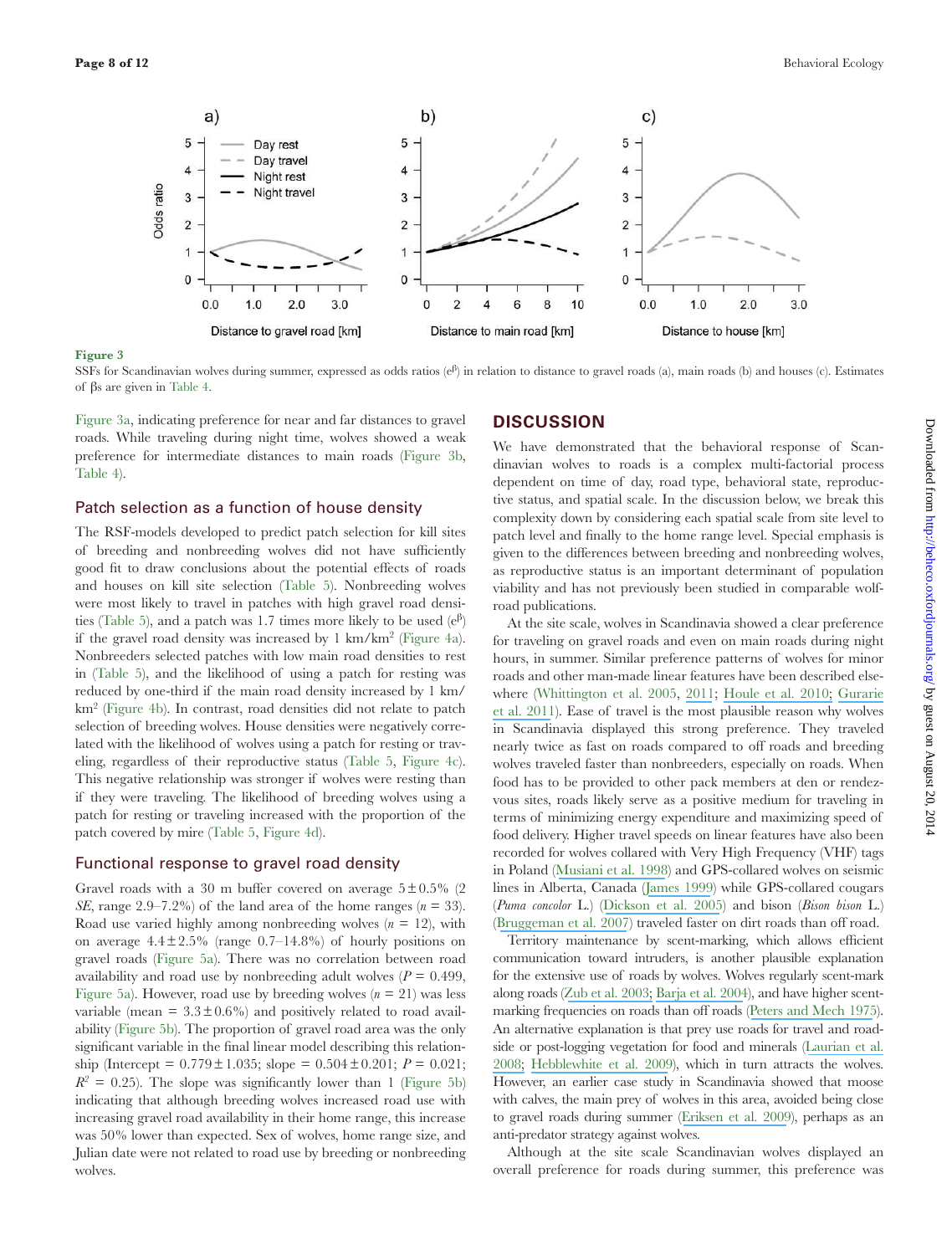| Zimmermann et al. • Scale-dependent ambivalence toward roads |  |  |  |  |  |  |
|--------------------------------------------------------------|--|--|--|--|--|--|
|--------------------------------------------------------------|--|--|--|--|--|--|

| eproductive     |                |                      | Gravel road km/km <sup>2</sup> |                   | Main road km/km <sup>2</sup>                                                                                                                         | Houses $km^{-2}$                          | Mires                |                     | Cross-validation                        |
|-----------------|----------------|----------------------|--------------------------------|-------------------|------------------------------------------------------------------------------------------------------------------------------------------------------|-------------------------------------------|----------------------|---------------------|-----------------------------------------|
| status          |                | Behavior N positions | Density                        | Density ^2        | Density                                                                                                                                              | Density                                   | Proportion           | Proportion ^2       |                                         |
| <b>Sreeders</b> | Rest<br>冠      | 273<br>392           | $0.953 \pm 0.545$              | $-0.597* + 0.298$ |                                                                                                                                                      | $-0.071***$ $\pm 0.018$                   | $2.033***$ ± 0.578   |                     | $-0.026 \pm 0.017$<br>$0.745 \pm 0.007$ |
| Nonbreeders     | Travel<br>Kill |                      |                                |                   |                                                                                                                                                      | $-0.016* \pm 0.008$<br>$-0.136**$ ± 0.049 | $4.996*** \pm 1.076$ | $-6.838***$ ± 2.524 | $0.793 \pm 0.006$<br>$0.466 \pm 0.013$  |
|                 | Rest           | 313                  |                                |                   | $-1.107***$ ± 0.396                                                                                                                                  | $-0.092$ ** $\pm 0.030$                   |                      |                     | $0.739 \pm 0.008$                       |
|                 | Travel         | 719                  | $0.542*** \pm 0.140$           |                   |                                                                                                                                                      | $-0.050***$ ± 0.015                       |                      |                     | $0.704 \pm 0.007$                       |
|                 |                |                      |                                |                   |                                                                                                                                                      |                                           |                      |                     |                                         |
|                 |                |                      |                                |                   | Cross-validation results indicate sufficient model fit (Spearman's $r > 0.6$ ) for four of the six combinations of reproductive status and behavior. |                                           |                      |                     |                                         |
|                 |                |                      |                                |                   |                                                                                                                                                      |                                           |                      |                     |                                         |
|                 |                |                      |                                |                   |                                                                                                                                                      |                                           |                      |                     |                                         |
|                 |                |                      |                                |                   |                                                                                                                                                      |                                           |                      |                     |                                         |

Table 5<br>Coefficients (β) ± SE of RSF models describing the patch selection (patch size = 10 km<sup>2</sup>) of Scandinavian wolves within their home ranges during summer

**β) ± SE of RSF models describing the patch selection (patch size = 10 km2) of Scandinavian wolves within their home ranges during summer**

dependent on the road type, with main roads being less attractive than gravel roads. These findings support results from other studies that showed that wolves decreased use of roads and paths or increased their distance from these features with increasing size of roads or increasing rate of human use ([Kunkel and Pletscher](https://www.researchgate.net/publication/240673828_Habitat_factors_affecting_vulnerability_of_moose_to_predation_by_wolves_in_southeastern_British_Columbia_Can_J_Zool?el=1_x_8&enrichId=rgreq-d7f53fd3-3807-464e-924a-facfd221f042&enrichSource=Y292ZXJQYWdlOzI2NTA2NTcwMDtBUzoxNDUyOTg1ODAwNTQwMTZAMTQxMTY1MzI4OTQ3MA==) [2000;](https://www.researchgate.net/publication/240673828_Habitat_factors_affecting_vulnerability_of_moose_to_predation_by_wolves_in_southeastern_British_Columbia_Can_J_Zool?el=1_x_8&enrichId=rgreq-d7f53fd3-3807-464e-924a-facfd221f042&enrichSource=Y292ZXJQYWdlOzI2NTA2NTcwMDtBUzoxNDUyOTg1ODAwNTQwMTZAMTQxMTY1MzI4OTQ3MA==) [Kaartinen et al. 2005;](https://www.researchgate.net/publication/233588950_Finnish_wolves_avoid_roads_and_settlements?el=1_x_8&enrichId=rgreq-d7f53fd3-3807-464e-924a-facfd221f042&enrichSource=Y292ZXJQYWdlOzI2NTA2NTcwMDtBUzoxNDUyOTg1ODAwNTQwMTZAMTQxMTY1MzI4OTQ3MA==) Whittington et al. 2005; Theuerkauf et al. 2007; [Gurarie et al. 2011;](https://www.researchgate.net/publication/49729793_Summer_movements_predation_and_habitat_use_of_wolves_in_human-modified_boreal_forests?el=1_x_8&enrichId=rgreq-d7f53fd3-3807-464e-924a-facfd221f042&enrichSource=Y292ZXJQYWdlOzI2NTA2NTcwMDtBUzoxNDUyOTg1ODAwNTQwMTZAMTQxMTY1MzI4OTQ3MA==) [Muhly et al. 2011;](https://www.researchgate.net/publication/50377303_Human_Activity_Helps_Prey_Win_the_Predator-Prey_Space_Race?el=1_x_8&enrichId=rgreq-d7f53fd3-3807-464e-924a-facfd221f042&enrichSource=Y292ZXJQYWdlOzI2NTA2NTcwMDtBUzoxNDUyOTg1ODAwNTQwMTZAMTQxMTY1MzI4OTQ3MA==) [Rogala et al.](https://www.researchgate.net/publication/265667488_Human_Activity_Differentially_Redistributes_Large_Mammals_in_the_Canadian_Rockies_National_Parks?el=1_x_8&enrichId=rgreq-d7f53fd3-3807-464e-924a-facfd221f042&enrichSource=Y292ZXJQYWdlOzI2NTA2NTcwMDtBUzoxNDUyOTg1ODAwNTQwMTZAMTQxMTY1MzI4OTQ3MA==) [2011](https://www.researchgate.net/publication/265667488_Human_Activity_Differentially_Redistributes_Large_Mammals_in_the_Canadian_Rockies_National_Parks?el=1_x_8&enrichId=rgreq-d7f53fd3-3807-464e-924a-facfd221f042&enrichSource=Y292ZXJQYWdlOzI2NTA2NTcwMDtBUzoxNDUyOTg1ODAwNTQwMTZAMTQxMTY1MzI4OTQ3MA==)). Time of day inluenced the behavioral response of wolves to human infrastructure, likely caused by the diurnal activity pattern of humans. A similar night-bias of road use has been reported for wolves in Europe and Canada ([Blanco et al. 2005;](https://www.researchgate.net/publication/239804728_Wolf_response_to_two_kind_of_barriers_in_an_agricultural_habitat_in_Spain?el=1_x_8&enrichId=rgreq-d7f53fd3-3807-464e-924a-facfd221f042&enrichSource=Y292ZXJQYWdlOzI2NTA2NTcwMDtBUzoxNDUyOTg1ODAwNTQwMTZAMTQxMTY1MzI4OTQ3MA==) Theuerkauf et al. 2007; [Hebblewhite and Merrill 2008](https://www.researchgate.net/publication/228009492_Modelling_wildlife-human_relationships_for_social_species_with_mixed-effects_resource_selection_models_J_Appl_Ecol?el=1_x_8&enrichId=rgreq-d7f53fd3-3807-464e-924a-facfd221f042&enrichSource=Y292ZXJQYWdlOzI2NTA2NTcwMDtBUzoxNDUyOTg1ODAwNTQwMTZAMTQxMTY1MzI4OTQ3MA==)) and a meta-analysis across wolf studies concluded that nocturnal activity and movement were positively correlated with public road density ([Theuerkauf 2009](https://www.researchgate.net/publication/229694396_What_Drives_Wolves_Fear_or_Hunger_Humans_Diet_Climate_and_Wolf_Activity_Patterns?el=1_x_8&enrichId=rgreq-d7f53fd3-3807-464e-924a-facfd221f042&enrichSource=Y292ZXJQYWdlOzI2NTA2NTcwMDtBUzoxNDUyOTg1ODAwNTQwMTZAMTQxMTY1MzI4OTQ3MA==)).

Resource selection is a function of the behavioral state of an animal ([Beyer et al. 2010](https://www.researchgate.net/publication/44691010_The_interpretation_of_habitat_preference_metrics_under_useavailability_designs?el=1_x_8&enrichId=rgreq-d7f53fd3-3807-464e-924a-facfd221f042&enrichSource=Y292ZXJQYWdlOzI2NTA2NTcwMDtBUzoxNDUyOTg1ODAwNTQwMTZAMTQxMTY1MzI4OTQ3MA==)). Although the wolves in our study preferred using roads for traveling, they preferred to rest at intermediate distances to gravel roads and far away from main roads. We interpret the observed preference of resting at intermediate distances to gravel roads as a trade-of between the risk of encountering humans and good access to roads for increased travel speed and scent-marking.

Minimizing the probability of encountering humans has been identified as an important factor shaping habitat selection of wolves within the home range, and road density has been used as a proxy for this ([Ciucci et al. 1997;](https://www.researchgate.net/publication/297870276_Home_range_activity_and_movements_of_a_wolf_pack_in_central_Italy?el=1_x_8&enrichId=rgreq-d7f53fd3-3807-464e-924a-facfd221f042&enrichSource=Y292ZXJQYWdlOzI2NTA2NTcwMDtBUzoxNDUyOTg1ODAwNTQwMTZAMTQxMTY1MzI4OTQ3MA==) Whittington et al. 2005; [Gurarie et al.](https://www.researchgate.net/publication/49729793_Summer_movements_predation_and_habitat_use_of_wolves_in_human-modified_boreal_forests?el=1_x_8&enrichId=rgreq-d7f53fd3-3807-464e-924a-facfd221f042&enrichSource=Y292ZXJQYWdlOzI2NTA2NTcwMDtBUzoxNDUyOTg1ODAwNTQwMTZAMTQxMTY1MzI4OTQ3MA==) [2011](https://www.researchgate.net/publication/49729793_Summer_movements_predation_and_habitat_use_of_wolves_in_human-modified_boreal_forests?el=1_x_8&enrichId=rgreq-d7f53fd3-3807-464e-924a-facfd221f042&enrichSource=Y292ZXJQYWdlOzI2NTA2NTcwMDtBUzoxNDUyOTg1ODAwNTQwMTZAMTQxMTY1MzI4OTQ3MA==)). However, our prediction that road densities at the patch level would afect wolf habitat selection negatively was only partly supported. Nonbreeding wolves preferred to rest in patches with low main road densities while contrary to our prediction they were more likely to travel in patches with high gravel road densities. For breeding wolves, we could not detect any relationship between patch selection and road density. More importantly however, patch selection by wolves was negatively related to house densities within the home range, both for breeders and nonbreeders, when resting and traveling. [Theuerkauf et al. \(2003a\)](https://www.researchgate.net/publication/237596412_Spatiotemporal_Segregation_of_Wolves_from_Humans_in_the_Bialowieza_Forest_Poland?el=1_x_8&enrichId=rgreq-d7f53fd3-3807-464e-924a-facfd221f042&enrichSource=Y292ZXJQYWdlOzI2NTA2NTcwMDtBUzoxNDUyOTg1ODAwNTQwMTZAMTQxMTY1MzI4OTQ3MA==) described a similar relationship between the number of inhabitants of settlements and avoidance of close surroundings by wolves in Poland. At this regional scale, houses may be a more predictable indicator than roads of the probability of encountering humans. Human activity along gravel roads depends on the land use cover and history in the area ([Thurber et al.](https://www.researchgate.net/publication/216814663_Gray_wolf_response_to_refuge_boundaries_and_roads_in_Alaska?el=1_x_8&enrichId=rgreq-d7f53fd3-3807-464e-924a-facfd221f042&enrichSource=Y292ZXJQYWdlOzI2NTA2NTcwMDtBUzoxNDUyOTg1ODAwNTQwMTZAMTQxMTY1MzI4OTQ3MA==) [1994;](https://www.researchgate.net/publication/216814663_Gray_wolf_response_to_refuge_boundaries_and_roads_in_Alaska?el=1_x_8&enrichId=rgreq-d7f53fd3-3807-464e-924a-facfd221f042&enrichSource=Y292ZXJQYWdlOzI2NTA2NTcwMDtBUzoxNDUyOTg1ODAwNTQwMTZAMTQxMTY1MzI4OTQ3MA==) [Houle et al. 2010](https://www.researchgate.net/publication/225958585_Cumulative_effects_of_forestry_on_habitat_use_by_gray_wolf_Canis_lupus_in_the_boreal_forest?el=1_x_8&enrichId=rgreq-d7f53fd3-3807-464e-924a-facfd221f042&enrichSource=Y292ZXJQYWdlOzI2NTA2NTcwMDtBUzoxNDUyOTg1ODAwNTQwMTZAMTQxMTY1MzI4OTQ3MA==)), whether the road has restricted access for motorized traffic, and whether it connects with major traffic arteries and settlements. These are factors that we did not measure or account for in our study. Another indicator of the probability of encountering humans is the ratio between productive and unproductive lands in a patch. As the proportion of the patch area covered by mire (unproductive land) increases, we expect a decrease in human activity. In our study, preferred patches of the home range of breeding wolves had a relatively high proportion of mire.

Finally, we expected gravel road use by wolves to vary with gravel road density across home ranges. This functional response of wolves to roads was only supported for breeding wolves in Scandinavia. Although road use by breeders was positively correlated with gravel road density, the functional response was less than proportional to gravel road availability, that is breeding wolves used gravel roads less frequently than expected as gravel road densities increased. In a study of two wolf packs tracked on snow in Alberta, Canada, Whittington et al. (2005) found that the use of roads and trails was negatively coupled with road density. Their study looked at the functional response at the patch scale within the home range. Another study of GPScollared wolves in Quebec, Canada, found selection of forest roads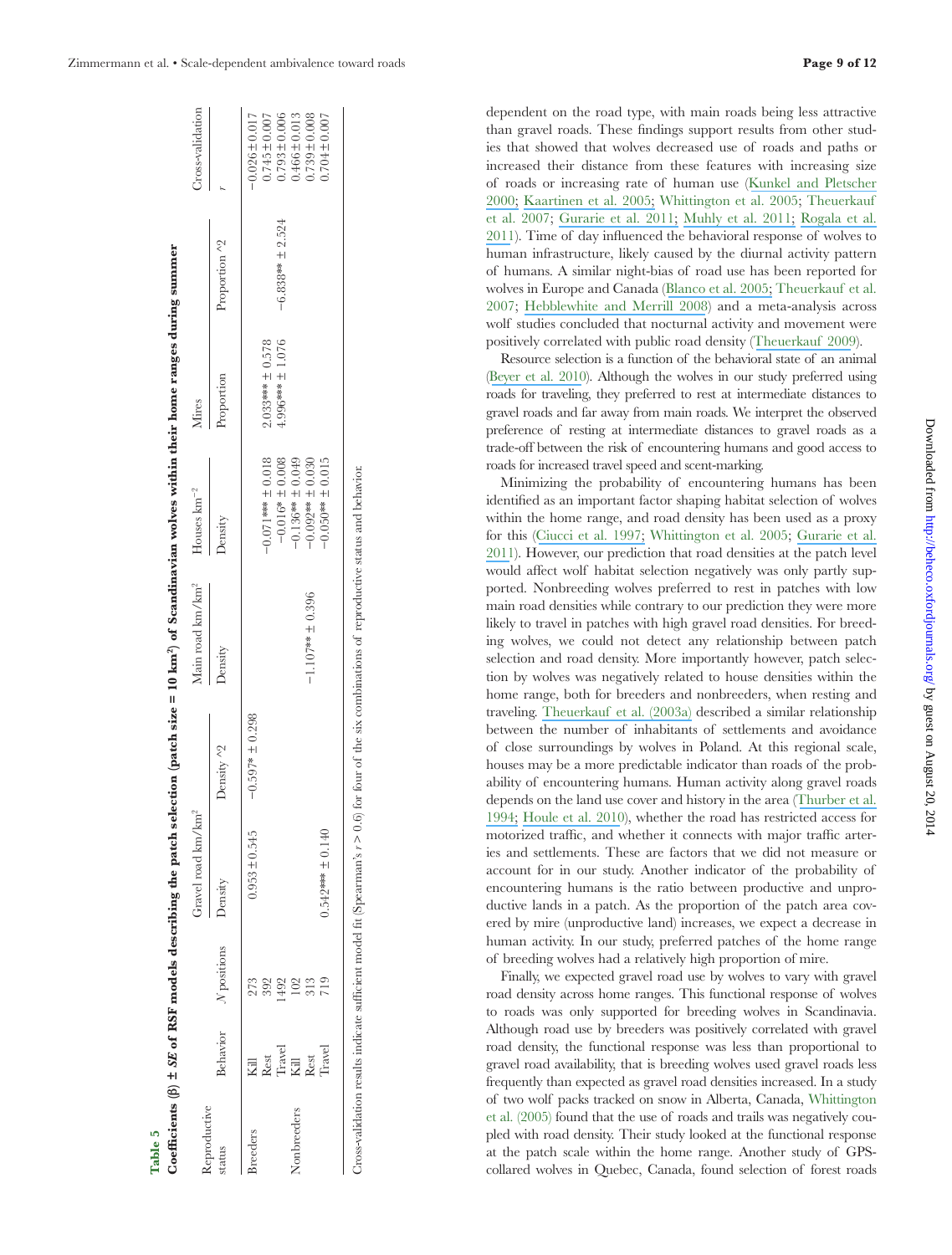![](_page_9_Figure_2.jpeg)

Resource selection functions for patch (10 km<sup>2</sup>) selection of Scandinavian wolves during summer, expressed as odds ratios ( $e^{i\beta}$ ) in relation to density of gravel roads (a), main roads (b), houses (c), and the proportion of the patch covered with mires (d). Estimates of βs are given in Table 5.

![](_page_9_Figure_5.jpeg)

Figure 5

Gravel road use, expressed as % wolf positions on gravel roads, in relation to gravel road availability in the home ranges of Scandinavian wolves, expressed as % of land area covered with gravel roads, for nonbreeding (a) and breeding (b) adult wolves. The gray line indicates road use in proportion to availability (slope  $= 1$ ). Black lines in (b) indicate the slope and 95% confidence limits of the linear model of road use and availability.

decreased with increasing forest road density within the home range, while at the between-pack scale, road density was not related to road use ([Houle et al. 2010](https://www.researchgate.net/publication/225958585_Cumulative_effects_of_forestry_on_habitat_use_by_gray_wolf_Canis_lupus_in_the_boreal_forest?el=1_x_8&enrichId=rgreq-d7f53fd3-3807-464e-924a-facfd221f042&enrichSource=Y292ZXJQYWdlOzI2NTA2NTcwMDtBUzoxNDUyOTg1ODAwNTQwMTZAMTQxMTY1MzI4OTQ3MA==)). RSF-models of GPS-data from a wolf study in Alberta revealed a more complex picture of the selection of proximity to human activity ([Hebblewhite and Merrill 2008](https://www.researchgate.net/publication/228009492_Modelling_wildlife-human_relationships_for_social_species_with_mixed-effects_resource_selection_models_J_Appl_Ecol?el=1_x_8&enrichId=rgreq-d7f53fd3-3807-464e-924a-facfd221f042&enrichSource=Y292ZXJQYWdlOzI2NTA2NTcwMDtBUzoxNDUyOTg1ODAwNTQwMTZAMTQxMTY1MzI4OTQ3MA==)). Although wolf packs in areas of low human activity were indiferent to proximity to humans, wolves from a few packs in areas of high human activity showed a pattern of selection for close proximity to man-made linear features that varied with season and time of day. [Hebblewhite](https://www.researchgate.net/publication/228009492_Modelling_wildlife-human_relationships_for_social_species_with_mixed-effects_resource_selection_models_J_Appl_Ecol?el=1_x_8&enrichId=rgreq-d7f53fd3-3807-464e-924a-facfd221f042&enrichSource=Y292ZXJQYWdlOzI2NTA2NTcwMDtBUzoxNDUyOTg1ODAwNTQwMTZAMTQxMTY1MzI4OTQ3MA==)  [and Merrill \(2008\)](https://www.researchgate.net/publication/228009492_Modelling_wildlife-human_relationships_for_social_species_with_mixed-effects_resource_selection_models_J_Appl_Ecol?el=1_x_8&enrichId=rgreq-d7f53fd3-3807-464e-924a-facfd221f042&enrichSource=Y292ZXJQYWdlOzI2NTA2NTcwMDtBUzoxNDUyOTg1ODAwNTQwMTZAMTQxMTY1MzI4OTQ3MA==) attributed this functional response at the pack scale to the constraints of sharing habitats with humans. Wolf avoidance of areas with high road or house densities, either directly at the patch scale or relatively at the home range scale may result in a trophic cascade. Lowered predation pressure aggregates prey, leading to increased browsing pressure in areas of high human activity ([Hebblewhite et al. 2005b;](https://www.researchgate.net/publication/228636301_Human_activity_mediates_a_trophic_cascade_caused_by_wolves?el=1_x_8&enrichId=rgreq-d7f53fd3-3807-464e-924a-facfd221f042&enrichSource=Y292ZXJQYWdlOzI2NTA2NTcwMDtBUzoxNDUyOTg1ODAwNTQwMTZAMTQxMTY1MzI4OTQ3MA==) [Beyer et al. 2007](https://www.researchgate.net/publication/5932121_Willow_on_Yellowstone)).

Wolves in Scandinavia have adapted to use roads for traveling, scent-marking, and territorial patrolling, but they have also developed cryptic behavioral responses to roads, likely driven by the increased risks associated with human presence. The high behavioral plasticity which allows such ambivalent responses of wolves toward infrastructure is a key factor in the recent wolf recovery in industrialized countries, many of which have higher densities of roads and humans than in Scandinavia. There are other success stories of species that have adaptively responded to man-made habitat alterations while still avoiding increased rates of human-caused mortality, for example urban wildlife or raptors feeding on vehicle-killed prey ([Tuomainen](https://www.researchgate.net/publication/221959525_Behavioral_responses_to_human-induced_environmental_change?el=1_x_8&enrichId=rgreq-d7f53fd3-3807-464e-924a-facfd221f042&enrichSource=Y292ZXJQYWdlOzI2NTA2NTcwMDtBUzoxNDUyOTg1ODAwNTQwMTZAMTQxMTY1MzI4OTQ3MA==) [and Candolin 2011;](https://www.researchgate.net/publication/221959525_Behavioral_responses_to_human-induced_environmental_change?el=1_x_8&enrichId=rgreq-d7f53fd3-3807-464e-924a-facfd221f042&enrichSource=Y292ZXJQYWdlOzI2NTA2NTcwMDtBUzoxNDUyOTg1ODAwNTQwMTZAMTQxMTY1MzI4OTQ3MA==) [Francis and Chadwick 2012](https://www.researchgate.net/publication/236036136_What_makes_a_species_synurbic?el=1_x_8&enrichId=rgreq-d7f53fd3-3807-464e-924a-facfd221f042&enrichSource=Y292ZXJQYWdlOzI2NTA2NTcwMDtBUzoxNDUyOTg1ODAwNTQwMTZAMTQxMTY1MzI4OTQ3MA==)). However, there are many more examples of species that have maladaptive responses, causing decreased individual itness with negative efects on population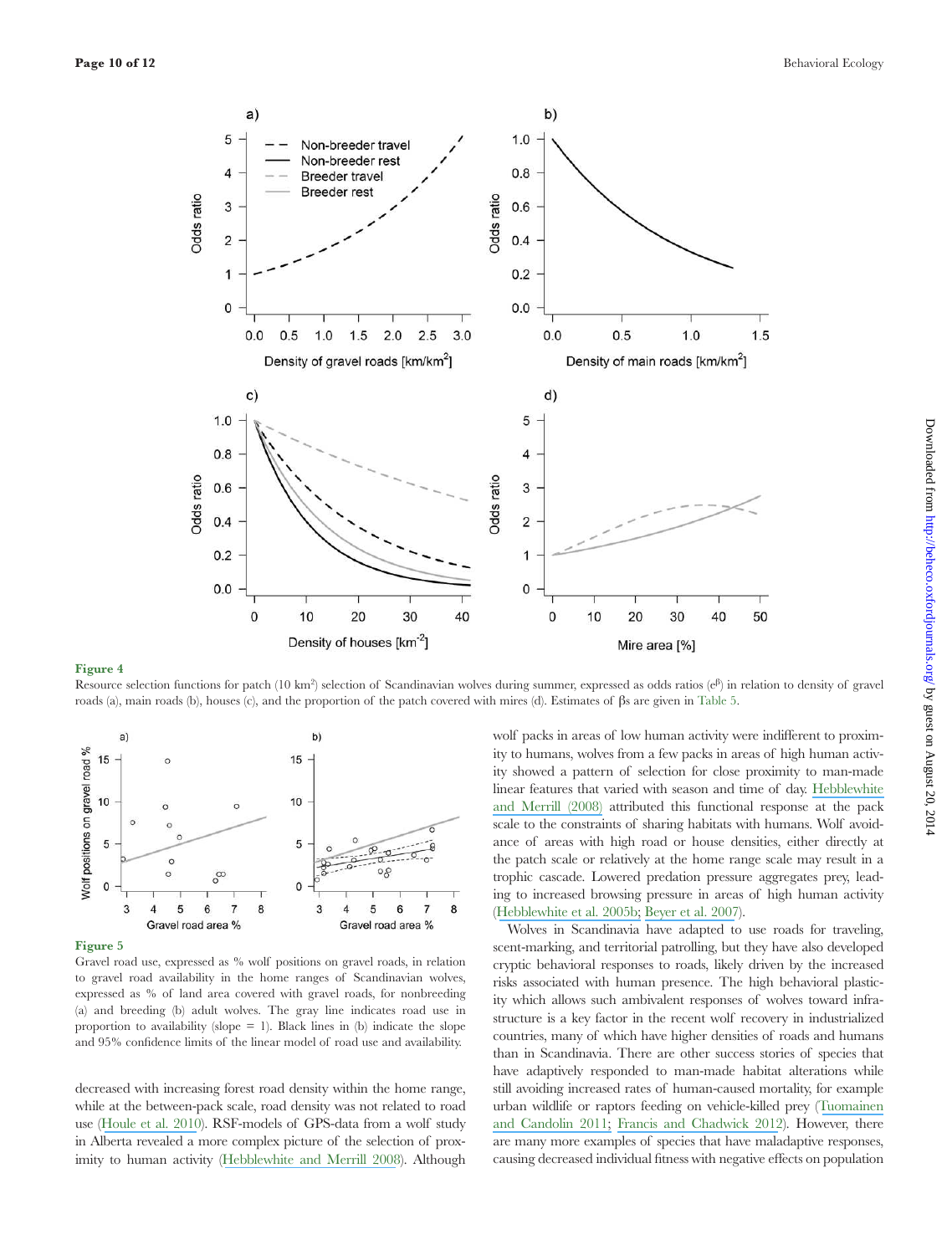growth and distribution (Fahrig and Rytwinski 2009; Tuomainen and Candolin 2011). Migration and connectivity in Scandinavian wild reindeer have been interrupted by the barrier effect of linear features ([Vistnes et al. 2004](https://www.researchgate.net/publication/232682205_Effects_of_Infrastructure_on_Migration_and_Range_Use_of_Wild_Reindeer?el=1_x_8&enrichId=rgreq-d7f53fd3-3807-464e-924a-facfd221f042&enrichSource=Y292ZXJQYWdlOzI2NTA2NTcwMDtBUzoxNDUyOTg1ODAwNTQwMTZAMTQxMTY1MzI4OTQ3MA==)). In North America, the closure or removal of logging roads and other measures to decrease human access have been proposed to restore grizzly and black bear (*Ursus arctos* L.*, Ursus americanus* Pallas) habitat by limiting the mortality risk of hunting and poaching ([Nielsen et al. 2006](https://www.researchgate.net/publication/222417955_A_habitat-based_framework_for_grizzly_bear_conservation_in_Alberta_Biol_Conserv_130217-229?el=1_x_8&enrichId=rgreq-d7f53fd3-3807-464e-924a-facfd221f042&enrichSource=Y292ZXJQYWdlOzI2NTA2NTcwMDtBUzoxNDUyOTg1ODAwNTQwMTZAMTQxMTY1MzI4OTQ3MA==); Switalski and Nelson 2011). Despite the seemingly well-functioning adaptation of wolves to man-made habitat alterations, we should be aware that roads may interact with human attitudes, enabling increased human-caused mortality of wolves. The acceptance of wolf poaching is relatively high in rural Scandinavia ([Gangaas et al. 2013](https://www.researchgate.net/publication/253336409_Geo-Spatial_Aspects_of_Acceptance_of_Illegal_Hunting_of_Large_Carnivores_in_Scandinavia?el=1_x_8&enrichId=rgreq-d7f53fd3-3807-464e-924a-facfd221f042&enrichSource=Y292ZXJQYWdlOzI2NTA2NTcwMDtBUzoxNDUyOTg1ODAwNTQwMTZAMTQxMTY1MzI4OTQ3MA==)), and the accessibility of wolf territories by gravel roads is crucial for poachers to increase their encounter rate with wolves, especially during the breeding period. The existing network of gravel roads is likely to be an important factor governing the vulnerability of wolves to human caused mortality and may negatively afect the resilience of the relatively small Scandinavian wolf population which currently sufers from inbreeding depression ([Liberg et al.](https://www.researchgate.net/publication/6651259_Severe_inbreeding_depression_in_a_wild_wolf_Canis_Iupus_population_Biol_Lett_117-20?el=1_x_8&enrichId=rgreq-d7f53fd3-3807-464e-924a-facfd221f042&enrichSource=Y292ZXJQYWdlOzI2NTA2NTcwMDtBUzoxNDUyOTg1ODAwNTQwMTZAMTQxMTY1MzI4OTQ3MA==) [2005;](https://www.researchgate.net/publication/6651259_Severe_inbreeding_depression_in_a_wild_wolf_Canis_Iupus_population_Biol_Lett_117-20?el=1_x_8&enrichId=rgreq-d7f53fd3-3807-464e-924a-facfd221f042&enrichSource=Y292ZXJQYWdlOzI2NTA2NTcwMDtBUzoxNDUyOTg1ODAwNTQwMTZAMTQxMTY1MzI4OTQ3MA==) [Bensch et al. 2006](https://www.researchgate.net/publication/6616157_Selection_for_Heterozygosity_Gives_Hope_to_a_Wild_Population_of_Inbred_Wolves?el=1_x_8&enrichId=rgreq-d7f53fd3-3807-464e-924a-facfd221f042&enrichSource=Y292ZXJQYWdlOzI2NTA2NTcwMDtBUzoxNDUyOTg1ODAwNTQwMTZAMTQxMTY1MzI4OTQ3MA==)).

#### **FUNDING**

This SKANDULV study was supported by the Norwegian Research Council, the Norwegian Directorate of Nature Management, the Norwegian Institute for Nature Research, the County Governor of Hedmark, the Swedish Environmental Protection Agency, World Wildlife Fund for Nature (Sweden), Swedish University of Agricultural Sciences, the Swedish Association for Hunting and Wildlife Management, the Swedish Carnivore Association, several county municipalities, and Hedmark University College.

We would like to thank all involved in the field work of the summer predation studies. C. Milleret kindly helped to join resource maps across country borders. Wolf capture, handling, and collaring was approved by the Swedish Committee of Animal Welfare (C 281/6, C 266/99), the Norwegian Animal Research Authority, and the Norwegian Directorate of Nature Management. We thank J. Milner for language check, and L. Simmons, H. P. Andreassen, and 2 anonymous reviewers for their comments on a previous version of this manuscript.

**Handling editor:** Shinichi Nakagawa

#### **REFERENCES**

- Alexander SM, Waters NM. 2000. The effects of highway transportation [corridors on wildlife: a case study of Banf National Park. Transport Res](https://www.researchgate.net/publication/223770723_The_effects_of_highway_transportation_corridors_on_wildlife_A_case_study_of_Banff_National_Park?el=1_x_8&enrichId=rgreq-d7f53fd3-3807-464e-924a-facfd221f042&enrichSource=Y292ZXJQYWdlOzI2NTA2NTcwMDtBUzoxNDUyOTg1ODAwNTQwMTZAMTQxMTY1MzI4OTQ3MA==) [C-Emer. 8:307–320.](https://www.researchgate.net/publication/223770723_The_effects_of_highway_transportation_corridors_on_wildlife_A_case_study_of_Banff_National_Park?el=1_x_8&enrichId=rgreq-d7f53fd3-3807-464e-924a-facfd221f042&enrichSource=Y292ZXJQYWdlOzI2NTA2NTcwMDtBUzoxNDUyOTg1ODAwNTQwMTZAMTQxMTY1MzI4OTQ3MA==)
- [Barja I, de Miguel FJ, Bárcena F. 2004. The importance of crossroads in fae](https://www.researchgate.net/publication/8363407_The_importance_of_crossroads_in_faecal_marking_behaviour_in_wolves_Canis_lupus?el=1_x_8&enrichId=rgreq-d7f53fd3-3807-464e-924a-facfd221f042&enrichSource=Y292ZXJQYWdlOzI2NTA2NTcwMDtBUzoxNDUyOTg1ODAwNTQwMTZAMTQxMTY1MzI4OTQ3MA==)[cal marking behaviour of the wolves \(Canis lupus\). Naturwissenschaften.](https://www.researchgate.net/publication/8363407_The_importance_of_crossroads_in_faecal_marking_behaviour_in_wolves_Canis_lupus?el=1_x_8&enrichId=rgreq-d7f53fd3-3807-464e-924a-facfd221f042&enrichSource=Y292ZXJQYWdlOzI2NTA2NTcwMDtBUzoxNDUyOTg1ODAwNTQwMTZAMTQxMTY1MzI4OTQ3MA==) [91:489–492.](https://www.researchgate.net/publication/8363407_The_importance_of_crossroads_in_faecal_marking_behaviour_in_wolves_Canis_lupus?el=1_x_8&enrichId=rgreq-d7f53fd3-3807-464e-924a-facfd221f042&enrichSource=Y292ZXJQYWdlOzI2NTA2NTcwMDtBUzoxNDUyOTg1ODAwNTQwMTZAMTQxMTY1MzI4OTQ3MA==)
- [Benitez-Lopez A, Alkemade R, Verweij PA. 2010. The impacts of roads](https://www.researchgate.net/publication/50925955_The_impacts_of_roads_and_other_infrastructure_on_mammal_and_bird_populations_a_meta-analysis_Biol_Conserv?el=1_x_8&enrichId=rgreq-d7f53fd3-3807-464e-924a-facfd221f042&enrichSource=Y292ZXJQYWdlOzI2NTA2NTcwMDtBUzoxNDUyOTg1ODAwNTQwMTZAMTQxMTY1MzI4OTQ3MA==) [and other infrastructure on mammal and bird populations: a meta-analy](https://www.researchgate.net/publication/50925955_The_impacts_of_roads_and_other_infrastructure_on_mammal_and_bird_populations_a_meta-analysis_Biol_Conserv?el=1_x_8&enrichId=rgreq-d7f53fd3-3807-464e-924a-facfd221f042&enrichSource=Y292ZXJQYWdlOzI2NTA2NTcwMDtBUzoxNDUyOTg1ODAwNTQwMTZAMTQxMTY1MzI4OTQ3MA==)[sis. Biol Conserv. 143:1307–1316.](https://www.researchgate.net/publication/50925955_The_impacts_of_roads_and_other_infrastructure_on_mammal_and_bird_populations_a_meta-analysis_Biol_Conserv?el=1_x_8&enrichId=rgreq-d7f53fd3-3807-464e-924a-facfd221f042&enrichSource=Y292ZXJQYWdlOzI2NTA2NTcwMDtBUzoxNDUyOTg1ODAwNTQwMTZAMTQxMTY1MzI4OTQ3MA==)
- [Bensch S, Andrén H, Hansson B, Pedersen HC, Sand H, Sejberg D,](https://www.researchgate.net/publication/6616157_Selection_for_Heterozygosity_Gives_Hope_to_a_Wild_Population_of_Inbred_Wolves?el=1_x_8&enrichId=rgreq-d7f53fd3-3807-464e-924a-facfd221f042&enrichSource=Y292ZXJQYWdlOzI2NTA2NTcwMDtBUzoxNDUyOTg1ODAwNTQwMTZAMTQxMTY1MzI4OTQ3MA==) [Wabakken P, Akesson M, Liberg O. 2006. Selection for heterozygosity](https://www.researchgate.net/publication/6616157_Selection_for_Heterozygosity_Gives_Hope_to_a_Wild_Population_of_Inbred_Wolves?el=1_x_8&enrichId=rgreq-d7f53fd3-3807-464e-924a-facfd221f042&enrichSource=Y292ZXJQYWdlOzI2NTA2NTcwMDtBUzoxNDUyOTg1ODAwNTQwMTZAMTQxMTY1MzI4OTQ3MA==) [gives hope to a wild population of inbred wolves. PLoS One. 1:e72.](https://www.researchgate.net/publication/6616157_Selection_for_Heterozygosity_Gives_Hope_to_a_Wild_Population_of_Inbred_Wolves?el=1_x_8&enrichId=rgreq-d7f53fd3-3807-464e-924a-facfd221f042&enrichSource=Y292ZXJQYWdlOzI2NTA2NTcwMDtBUzoxNDUyOTg1ODAwNTQwMTZAMTQxMTY1MzI4OTQ3MA==)
- [Beyer HL. 2004. Hawth's analysis tools for ArcGIS version 3.27. Available](https://www.researchgate.net/publication/262178965_Hawth) [from:](https://www.researchgate.net/publication/262178965_Hawth) [http://www.spatialecology.com/htools](http://www.spatialecology.com/htools )[.](https://www.researchgate.net/publication/262178965_Hawth)
- [Beyer HL, Haydon DT, Morales JM, Frair JL, Hebblewhite M, Mitchell M,](https://www.researchgate.net/publication/44691010_The_interpretation_of_habitat_preference_metrics_under_useavailability_designs?el=1_x_8&enrichId=rgreq-d7f53fd3-3807-464e-924a-facfd221f042&enrichSource=Y292ZXJQYWdlOzI2NTA2NTcwMDtBUzoxNDUyOTg1ODAwNTQwMTZAMTQxMTY1MzI4OTQ3MA==) [Matthiopoulos J. 2010. The interpretation of habitat preference metrics](https://www.researchgate.net/publication/44691010_The_interpretation_of_habitat_preference_metrics_under_useavailability_designs?el=1_x_8&enrichId=rgreq-d7f53fd3-3807-464e-924a-facfd221f042&enrichSource=Y292ZXJQYWdlOzI2NTA2NTcwMDtBUzoxNDUyOTg1ODAwNTQwMTZAMTQxMTY1MzI4OTQ3MA==) [under use–availability designs. Philos T R Soc B. 365:2245–2254.](https://www.researchgate.net/publication/44691010_The_interpretation_of_habitat_preference_metrics_under_useavailability_designs?el=1_x_8&enrichId=rgreq-d7f53fd3-3807-464e-924a-facfd221f042&enrichSource=Y292ZXJQYWdlOzI2NTA2NTcwMDtBUzoxNDUyOTg1ODAwNTQwMTZAMTQxMTY1MzI4OTQ3MA==)
- [Beyer HL, Merrill EH, Varley N, Boyce MS. 2007. Willow on Yellowstone's](https://www.researchgate.net/publication/5932121_Willow_on_Yellowstone) [northern range: evidence for a trophic cascade? Ecol Appl. 17:1563–1571.](https://www.researchgate.net/publication/5932121_Willow_on_Yellowstone)
- [Blanco JC, Cortés Y, Virgós E. 2005. Wolf response to two kinds of barriers](https://www.researchgate.net/publication/239804728_Wolf_response_to_two_kind_of_barriers_in_an_agricultural_habitat_in_Spain?el=1_x_8&enrichId=rgreq-d7f53fd3-3807-464e-924a-facfd221f042&enrichSource=Y292ZXJQYWdlOzI2NTA2NTcwMDtBUzoxNDUyOTg1ODAwNTQwMTZAMTQxMTY1MzI4OTQ3MA==) [in an agricultural habitat in Spain. Can J Zool. 83:312–323.](https://www.researchgate.net/publication/239804728_Wolf_response_to_two_kind_of_barriers_in_an_agricultural_habitat_in_Spain?el=1_x_8&enrichId=rgreq-d7f53fd3-3807-464e-924a-facfd221f042&enrichSource=Y292ZXJQYWdlOzI2NTA2NTcwMDtBUzoxNDUyOTg1ODAwNTQwMTZAMTQxMTY1MzI4OTQ3MA==)
- [Bowman JL, Kochanny CO, Demarais S, Leopold BD. 2000. Evaluation of](https://www.researchgate.net/publication/262130115_Evaluation_of_a_GPS_Collar_for_White-Tailed_Deer?el=1_x_8&enrichId=rgreq-d7f53fd3-3807-464e-924a-facfd221f042&enrichSource=Y292ZXJQYWdlOzI2NTA2NTcwMDtBUzoxNDUyOTg1ODAwNTQwMTZAMTQxMTY1MzI4OTQ3MA==) [a GPS collar for white-tailed deer. Wildl Soc Bull. 28:141–145.](https://www.researchgate.net/publication/262130115_Evaluation_of_a_GPS_Collar_for_White-Tailed_Deer?el=1_x_8&enrichId=rgreq-d7f53fd3-3807-464e-924a-facfd221f042&enrichSource=Y292ZXJQYWdlOzI2NTA2NTcwMDtBUzoxNDUyOTg1ODAwNTQwMTZAMTQxMTY1MzI4OTQ3MA==)
- [Boyce MS, Mao JS, Merrill EH, Fortin D, Turner MG, Fryxell J, Turchin P.](https://www.researchgate.net/publication/228597925_Scale_and_heterogeneity_in_habitat_selection_by_elk_in_Yellowstone_National_Park?el=1_x_8&enrichId=rgreq-d7f53fd3-3807-464e-924a-facfd221f042&enrichSource=Y292ZXJQYWdlOzI2NTA2NTcwMDtBUzoxNDUyOTg1ODAwNTQwMTZAMTQxMTY1MzI4OTQ3MA==) [2003. Scale and heterogeneity in habitat selection by elk in Yellowstone](https://www.researchgate.net/publication/228597925_Scale_and_heterogeneity_in_habitat_selection_by_elk_in_Yellowstone_National_Park?el=1_x_8&enrichId=rgreq-d7f53fd3-3807-464e-924a-facfd221f042&enrichSource=Y292ZXJQYWdlOzI2NTA2NTcwMDtBUzoxNDUyOTg1ODAwNTQwMTZAMTQxMTY1MzI4OTQ3MA==) [National Park. Ecoscience. 10:421–431.](https://www.researchgate.net/publication/228597925_Scale_and_heterogeneity_in_habitat_selection_by_elk_in_Yellowstone_National_Park?el=1_x_8&enrichId=rgreq-d7f53fd3-3807-464e-924a-facfd221f042&enrichSource=Y292ZXJQYWdlOzI2NTA2NTcwMDtBUzoxNDUyOTg1ODAwNTQwMTZAMTQxMTY1MzI4OTQ3MA==)
- [Boyce MS, Vernier PR, Nielsen SE, Schmiegelow FK. 2002. Evaluating](https://www.researchgate.net/publication/222519505_Evaluating_Resource_Selection_Functions?el=1_x_8&enrichId=rgreq-d7f53fd3-3807-464e-924a-facfd221f042&enrichSource=Y292ZXJQYWdlOzI2NTA2NTcwMDtBUzoxNDUyOTg1ODAwNTQwMTZAMTQxMTY1MzI4OTQ3MA==) [resource selection functions. Ecol Model. 157:281–300.](https://www.researchgate.net/publication/222519505_Evaluating_Resource_Selection_Functions?el=1_x_8&enrichId=rgreq-d7f53fd3-3807-464e-924a-facfd221f042&enrichSource=Y292ZXJQYWdlOzI2NTA2NTcwMDtBUzoxNDUyOTg1ODAwNTQwMTZAMTQxMTY1MzI4OTQ3MA==)
- [Bruggeman JE, Garrott RA, White PJ, Watson FG, Wallen R. 2007.](https://www.researchgate.net/publication/6132156_Covariates_affecting_spatial_variability_in_bison_travel_behavior_in_Yellowstone_National_Park?el=1_x_8&enrichId=rgreq-d7f53fd3-3807-464e-924a-facfd221f042&enrichSource=Y292ZXJQYWdlOzI2NTA2NTcwMDtBUzoxNDUyOTg1ODAwNTQwMTZAMTQxMTY1MzI4OTQ3MA==) [Covariates afecting spatial variability in bison travel behavior in](https://www.researchgate.net/publication/6132156_Covariates_affecting_spatial_variability_in_bison_travel_behavior_in_Yellowstone_National_Park?el=1_x_8&enrichId=rgreq-d7f53fd3-3807-464e-924a-facfd221f042&enrichSource=Y292ZXJQYWdlOzI2NTA2NTcwMDtBUzoxNDUyOTg1ODAwNTQwMTZAMTQxMTY1MzI4OTQ3MA==) [Yellowstone National Park. Ecol Appl. 17:1411–1423.](https://www.researchgate.net/publication/6132156_Covariates_affecting_spatial_variability_in_bison_travel_behavior_in_Yellowstone_National_Park?el=1_x_8&enrichId=rgreq-d7f53fd3-3807-464e-924a-facfd221f042&enrichSource=Y292ZXJQYWdlOzI2NTA2NTcwMDtBUzoxNDUyOTg1ODAwNTQwMTZAMTQxMTY1MzI4OTQ3MA==)
- [Capitani C, Mattioli L, Avanzinelli E, Gazzola A, Lamberti P, Mauri L,](https://www.researchgate.net/publication/225407226_Selection_of_rendezvous_sites_and_reuse_of_pup_raising_areas_among_wolves_Canis_lupus_of_north-eastern_Apennines_Italy?el=1_x_8&enrichId=rgreq-d7f53fd3-3807-464e-924a-facfd221f042&enrichSource=Y292ZXJQYWdlOzI2NTA2NTcwMDtBUzoxNDUyOTg1ODAwNTQwMTZAMTQxMTY1MzI4OTQ3MA==) [Scandura M, Viviani A, Apollonio M. 2006. Selection of rendezvous](https://www.researchgate.net/publication/225407226_Selection_of_rendezvous_sites_and_reuse_of_pup_raising_areas_among_wolves_Canis_lupus_of_north-eastern_Apennines_Italy?el=1_x_8&enrichId=rgreq-d7f53fd3-3807-464e-924a-facfd221f042&enrichSource=Y292ZXJQYWdlOzI2NTA2NTcwMDtBUzoxNDUyOTg1ODAwNTQwMTZAMTQxMTY1MzI4OTQ3MA==) [sites and reuse of pup raising areas among wolves](https://www.researchgate.net/publication/225407226_Selection_of_rendezvous_sites_and_reuse_of_pup_raising_areas_among_wolves_Canis_lupus_of_north-eastern_Apennines_Italy?el=1_x_8&enrichId=rgreq-d7f53fd3-3807-464e-924a-facfd221f042&enrichSource=Y292ZXJQYWdlOzI2NTA2NTcwMDtBUzoxNDUyOTg1ODAwNTQwMTZAMTQxMTY1MzI4OTQ3MA==) *Canis lupus* of north[eastern Apennines, Italy. Acta Theriol. 51:395–404.](https://www.researchgate.net/publication/225407226_Selection_of_rendezvous_sites_and_reuse_of_pup_raising_areas_among_wolves_Canis_lupus_of_north-eastern_Apennines_Italy?el=1_x_8&enrichId=rgreq-d7f53fd3-3807-464e-924a-facfd221f042&enrichSource=Y292ZXJQYWdlOzI2NTA2NTcwMDtBUzoxNDUyOTg1ODAwNTQwMTZAMTQxMTY1MzI4OTQ3MA==)
- [Cargnelutti B, Coulon A, Hewison AJM, Goulard M, Angibault JM,](https://www.researchgate.net/publication/227774747_Testing_Global_Positioning_System_Performance_for_Wildlife_Monitoring_Using_Mobile_Collars_and_Known_Reference_Points?el=1_x_8&enrichId=rgreq-d7f53fd3-3807-464e-924a-facfd221f042&enrichSource=Y292ZXJQYWdlOzI2NTA2NTcwMDtBUzoxNDUyOTg1ODAwNTQwMTZAMTQxMTY1MzI4OTQ3MA==) [Morellet N. 2007. Testing Global Positioning System performance for](https://www.researchgate.net/publication/227774747_Testing_Global_Positioning_System_Performance_for_Wildlife_Monitoring_Using_Mobile_Collars_and_Known_Reference_Points?el=1_x_8&enrichId=rgreq-d7f53fd3-3807-464e-924a-facfd221f042&enrichSource=Y292ZXJQYWdlOzI2NTA2NTcwMDtBUzoxNDUyOTg1ODAwNTQwMTZAMTQxMTY1MzI4OTQ3MA==) [wildlife monitoring using mobile collars and known reference points. J](https://www.researchgate.net/publication/227774747_Testing_Global_Positioning_System_Performance_for_Wildlife_Monitoring_Using_Mobile_Collars_and_Known_Reference_Points?el=1_x_8&enrichId=rgreq-d7f53fd3-3807-464e-924a-facfd221f042&enrichSource=Y292ZXJQYWdlOzI2NTA2NTcwMDtBUzoxNDUyOTg1ODAwNTQwMTZAMTQxMTY1MzI4OTQ3MA==) [Wildl Manage. 71:1380–1387.](https://www.researchgate.net/publication/227774747_Testing_Global_Positioning_System_Performance_for_Wildlife_Monitoring_Using_Mobile_Collars_and_Known_Reference_Points?el=1_x_8&enrichId=rgreq-d7f53fd3-3807-464e-924a-facfd221f042&enrichSource=Y292ZXJQYWdlOzI2NTA2NTcwMDtBUzoxNDUyOTg1ODAwNTQwMTZAMTQxMTY1MzI4OTQ3MA==)
- [Ciucci P, Boitani L, Francisci F, Andreoli G. 1997. Home range, activity and](https://www.researchgate.net/publication/297870276_Home_range_activity_and_movements_of_a_wolf_pack_in_central_Italy?el=1_x_8&enrichId=rgreq-d7f53fd3-3807-464e-924a-facfd221f042&enrichSource=Y292ZXJQYWdlOzI2NTA2NTcwMDtBUzoxNDUyOTg1ODAwNTQwMTZAMTQxMTY1MzI4OTQ3MA==) [movements of a wolf pack in central Italy. J Zool. 243:803–819.](https://www.researchgate.net/publication/297870276_Home_range_activity_and_movements_of_a_wolf_pack_in_central_Italy?el=1_x_8&enrichId=rgreq-d7f53fd3-3807-464e-924a-facfd221f042&enrichSource=Y292ZXJQYWdlOzI2NTA2NTcwMDtBUzoxNDUyOTg1ODAwNTQwMTZAMTQxMTY1MzI4OTQ3MA==)
- Coffin AW. 2007. From roadkill to road ecology: a review of the ecological [efects of roads. J Transp Geogr. 15:396–406.](https://www.researchgate.net/publication/222688089_From_Roadkill_to_Road_Ecology_A_Review_of_the_Ecological_Effect_of_Roads?el=1_x_8&enrichId=rgreq-d7f53fd3-3807-464e-924a-facfd221f042&enrichSource=Y292ZXJQYWdlOzI2NTA2NTcwMDtBUzoxNDUyOTg1ODAwNTQwMTZAMTQxMTY1MzI4OTQ3MA==)
- [Coulon A, Morellet N, Goulard M, Cargnelutti B, Angibault J-M,](https://www.researchgate.net/publication/226095773_Inferring_the_effects_of_landscape_structure_on_roe_deer_Capreolus_capreolus_movements_using_a_step_selection_function?el=1_x_8&enrichId=rgreq-d7f53fd3-3807-464e-924a-facfd221f042&enrichSource=Y292ZXJQYWdlOzI2NTA2NTcwMDtBUzoxNDUyOTg1ODAwNTQwMTZAMTQxMTY1MzI4OTQ3MA==) [Hewison AM. 2008. Inferring the efects of landscape structure on roe](https://www.researchgate.net/publication/226095773_Inferring_the_effects_of_landscape_structure_on_roe_deer_Capreolus_capreolus_movements_using_a_step_selection_function?el=1_x_8&enrichId=rgreq-d7f53fd3-3807-464e-924a-facfd221f042&enrichSource=Y292ZXJQYWdlOzI2NTA2NTcwMDtBUzoxNDUyOTg1ODAwNTQwMTZAMTQxMTY1MzI4OTQ3MA==) [deer \(Capreolus capreolus\) movements using a step selection function.](https://www.researchgate.net/publication/226095773_Inferring_the_effects_of_landscape_structure_on_roe_deer_Capreolus_capreolus_movements_using_a_step_selection_function?el=1_x_8&enrichId=rgreq-d7f53fd3-3807-464e-924a-facfd221f042&enrichSource=Y292ZXJQYWdlOzI2NTA2NTcwMDtBUzoxNDUyOTg1ODAwNTQwMTZAMTQxMTY1MzI4OTQ3MA==) [Landscape Ecol. 23:603–614.](https://www.researchgate.net/publication/226095773_Inferring_the_effects_of_landscape_structure_on_roe_deer_Capreolus_capreolus_movements_using_a_step_selection_function?el=1_x_8&enrichId=rgreq-d7f53fd3-3807-464e-924a-facfd221f042&enrichSource=Y292ZXJQYWdlOzI2NTA2NTcwMDtBUzoxNDUyOTg1ODAwNTQwMTZAMTQxMTY1MzI4OTQ3MA==)
- [Craiu RV, Duchesne T, Fortin D. 2008. Inference methods for the condi](https://www.researchgate.net/publication/5991898_Inference_Methods_for_the_Conditional_Logistic_Regression_Model_with_Longitudinal_Data?el=1_x_8&enrichId=rgreq-d7f53fd3-3807-464e-924a-facfd221f042&enrichSource=Y292ZXJQYWdlOzI2NTA2NTcwMDtBUzoxNDUyOTg1ODAwNTQwMTZAMTQxMTY1MzI4OTQ3MA==)[tional logistic regression model with longitudinal data. Biometrical J.](https://www.researchgate.net/publication/5991898_Inference_Methods_for_the_Conditional_Logistic_Regression_Model_with_Longitudinal_Data?el=1_x_8&enrichId=rgreq-d7f53fd3-3807-464e-924a-facfd221f042&enrichSource=Y292ZXJQYWdlOzI2NTA2NTcwMDtBUzoxNDUyOTg1ODAwNTQwMTZAMTQxMTY1MzI4OTQ3MA==) [50:97–109.](https://www.researchgate.net/publication/5991898_Inference_Methods_for_the_Conditional_Logistic_Regression_Model_with_Longitudinal_Data?el=1_x_8&enrichId=rgreq-d7f53fd3-3807-464e-924a-facfd221f042&enrichSource=Y292ZXJQYWdlOzI2NTA2NTcwMDtBUzoxNDUyOTg1ODAwNTQwMTZAMTQxMTY1MzI4OTQ3MA==)
- Dickson BG, Jenness JS, Beier P. 2005. Influence of vegetation, topography, [and roads on cougar movement in southern California. J Wildl Manage.](https://www.researchgate.net/publication/232686785_Dickson_BG_Jenness_JS_Beier_P_Influence_of_vegetation_topography_and_roads_on_cougar_movement_in_southern_California_J_Wildl_Manage_69_264-276?el=1_x_8&enrichId=rgreq-d7f53fd3-3807-464e-924a-facfd221f042&enrichSource=Y292ZXJQYWdlOzI2NTA2NTcwMDtBUzoxNDUyOTg1ODAwNTQwMTZAMTQxMTY1MzI4OTQ3MA==) [69:264–276.](https://www.researchgate.net/publication/232686785_Dickson_BG_Jenness_JS_Beier_P_Influence_of_vegetation_topography_and_roads_on_cougar_movement_in_southern_California_J_Wildl_Manage_69_264-276?el=1_x_8&enrichId=rgreq-d7f53fd3-3807-464e-924a-facfd221f042&enrichSource=Y292ZXJQYWdlOzI2NTA2NTcwMDtBUzoxNDUyOTg1ODAwNTQwMTZAMTQxMTY1MzI4OTQ3MA==)
- [Eriksen A, Wabakken P, Zimmermann B, Andreassen HP, Arnemo JM,](https://www.researchgate.net/publication/225076629_Activity_patterns_of_predator_and_prey_A_simultaneous_study_of_GPS-collared_wolves_and_moose?el=1_x_8&enrichId=rgreq-d7f53fd3-3807-464e-924a-facfd221f042&enrichSource=Y292ZXJQYWdlOzI2NTA2NTcwMDtBUzoxNDUyOTg1ODAwNTQwMTZAMTQxMTY1MzI4OTQ3MA==) [Gundersen H, Liberg O, Linnell J, Milner JM, Pedersen HC, et al. 2011.](https://www.researchgate.net/publication/225076629_Activity_patterns_of_predator_and_prey_A_simultaneous_study_of_GPS-collared_wolves_and_moose?el=1_x_8&enrichId=rgreq-d7f53fd3-3807-464e-924a-facfd221f042&enrichSource=Y292ZXJQYWdlOzI2NTA2NTcwMDtBUzoxNDUyOTg1ODAwNTQwMTZAMTQxMTY1MzI4OTQ3MA==) [Activity patterns of predator and prey: a simultaneous study of GPS](https://www.researchgate.net/publication/225076629_Activity_patterns_of_predator_and_prey_A_simultaneous_study_of_GPS-collared_wolves_and_moose?el=1_x_8&enrichId=rgreq-d7f53fd3-3807-464e-924a-facfd221f042&enrichSource=Y292ZXJQYWdlOzI2NTA2NTcwMDtBUzoxNDUyOTg1ODAwNTQwMTZAMTQxMTY1MzI4OTQ3MA==)[collared wolves and moose. Anim Behav. 81:423–431.](https://www.researchgate.net/publication/225076629_Activity_patterns_of_predator_and_prey_A_simultaneous_study_of_GPS-collared_wolves_and_moose?el=1_x_8&enrichId=rgreq-d7f53fd3-3807-464e-924a-facfd221f042&enrichSource=Y292ZXJQYWdlOzI2NTA2NTcwMDtBUzoxNDUyOTg1ODAwNTQwMTZAMTQxMTY1MzI4OTQ3MA==)
- [Eriksen A, Wabakken P, Zimmermann B, Andreassen HP, Arnemo JM,](https://www.researchgate.net/publication/225175464_Encounter_frequencies_between_GPS-collared_wolves_Canis_lupus_and_moose_Alces_alces_in_a_Scandinavian_wolf_territory?el=1_x_8&enrichId=rgreq-d7f53fd3-3807-464e-924a-facfd221f042&enrichSource=Y292ZXJQYWdlOzI2NTA2NTcwMDtBUzoxNDUyOTg1ODAwNTQwMTZAMTQxMTY1MzI4OTQ3MA==) [Gundersen H, Milner JM, Liberg O, Linnell J, Pedersen HC, et al. 2009.](https://www.researchgate.net/publication/225175464_Encounter_frequencies_between_GPS-collared_wolves_Canis_lupus_and_moose_Alces_alces_in_a_Scandinavian_wolf_territory?el=1_x_8&enrichId=rgreq-d7f53fd3-3807-464e-924a-facfd221f042&enrichSource=Y292ZXJQYWdlOzI2NTA2NTcwMDtBUzoxNDUyOTg1ODAwNTQwMTZAMTQxMTY1MzI4OTQ3MA==) [Encounter frequencies between GPS-collared wolves \(](https://www.researchgate.net/publication/225175464_Encounter_frequencies_between_GPS-collared_wolves_Canis_lupus_and_moose_Alces_alces_in_a_Scandinavian_wolf_territory?el=1_x_8&enrichId=rgreq-d7f53fd3-3807-464e-924a-facfd221f042&enrichSource=Y292ZXJQYWdlOzI2NTA2NTcwMDtBUzoxNDUyOTg1ODAwNTQwMTZAMTQxMTY1MzI4OTQ3MA==)*Canis lupus*) and moose (*Alces alces*[\) in a Scandinavian wolf territory. Ecol Res. 24:547–557.](https://www.researchgate.net/publication/225175464_Encounter_frequencies_between_GPS-collared_wolves_Canis_lupus_and_moose_Alces_alces_in_a_Scandinavian_wolf_territory?el=1_x_8&enrichId=rgreq-d7f53fd3-3807-464e-924a-facfd221f042&enrichSource=Y292ZXJQYWdlOzI2NTA2NTcwMDtBUzoxNDUyOTg1ODAwNTQwMTZAMTQxMTY1MzI4OTQ3MA==)
- Fahrig L, Rytwinski T. 2009. Effects of roads on animal abundance: an [empirical review and synthesis. Ecol Soc. 14:21 \(online\).](https://www.researchgate.net/publication/285189261_Effects_of_roads_on_animal_abundance_An_empirical_review_and_synthesis?el=1_x_8&enrichId=rgreq-d7f53fd3-3807-464e-924a-facfd221f042&enrichSource=Y292ZXJQYWdlOzI2NTA2NTcwMDtBUzoxNDUyOTg1ODAwNTQwMTZAMTQxMTY1MzI4OTQ3MA==)
- [Forman RTT, Alexander LE. 1998. Roads and their major ecological](https://www.researchgate.net/publication/223995573_Roads_and_Their_Major_Ecological_Effects?el=1_x_8&enrichId=rgreq-d7f53fd3-3807-464e-924a-facfd221f042&enrichSource=Y292ZXJQYWdlOzI2NTA2NTcwMDtBUzoxNDUyOTg1ODAwNTQwMTZAMTQxMTY1MzI4OTQ3MA==) [efects. Annu Rev Ecol Syst. 29:207–231.](https://www.researchgate.net/publication/223995573_Roads_and_Their_Major_Ecological_Effects?el=1_x_8&enrichId=rgreq-d7f53fd3-3807-464e-924a-facfd221f042&enrichSource=Y292ZXJQYWdlOzI2NTA2NTcwMDtBUzoxNDUyOTg1ODAwNTQwMTZAMTQxMTY1MzI4OTQ3MA==)
- [Fortin D, Beyer HL, Boyce MS, Smith DW, Duchesne T, Mao JS. 2005.](https://www.researchgate.net/publication/228623397_Wolves_Influence_Elk_Movements_behavior_Shapes_a_Trophic_Cascade_in_Yellowstone_National_Park?el=1_x_8&enrichId=rgreq-d7f53fd3-3807-464e-924a-facfd221f042&enrichSource=Y292ZXJQYWdlOzI2NTA2NTcwMDtBUzoxNDUyOTg1ODAwNTQwMTZAMTQxMTY1MzI4OTQ3MA==) [Wolves inluence elk movements: behavior shapes a trophic cascade in](https://www.researchgate.net/publication/228623397_Wolves_Influence_Elk_Movements_behavior_Shapes_a_Trophic_Cascade_in_Yellowstone_National_Park?el=1_x_8&enrichId=rgreq-d7f53fd3-3807-464e-924a-facfd221f042&enrichSource=Y292ZXJQYWdlOzI2NTA2NTcwMDtBUzoxNDUyOTg1ODAwNTQwMTZAMTQxMTY1MzI4OTQ3MA==) [Yellowstone National Park. Ecology. 86:1320–1330.](https://www.researchgate.net/publication/228623397_Wolves_Influence_Elk_Movements_behavior_Shapes_a_Trophic_Cascade_in_Yellowstone_National_Park?el=1_x_8&enrichId=rgreq-d7f53fd3-3807-464e-924a-facfd221f042&enrichSource=Y292ZXJQYWdlOzI2NTA2NTcwMDtBUzoxNDUyOTg1ODAwNTQwMTZAMTQxMTY1MzI4OTQ3MA==)
- [Fortin D, Fortin ME, Beyer HL, Duchesne T, Courant S, Dancose K. 2009.](https://www.researchgate.net/publication/26826549_Group-mediated_habitat_selection_and_group_fusion-fission_dynamics_of_bison_under_predation_risk?el=1_x_8&enrichId=rgreq-d7f53fd3-3807-464e-924a-facfd221f042&enrichSource=Y292ZXJQYWdlOzI2NTA2NTcwMDtBUzoxNDUyOTg1ODAwNTQwMTZAMTQxMTY1MzI4OTQ3MA==) Group-size-mediated habitat selection and group fusion-fission dynamics [of bison under predation risk. Ecology. 90:2480–2490.](https://www.researchgate.net/publication/26826549_Group-mediated_habitat_selection_and_group_fusion-fission_dynamics_of_bison_under_predation_risk?el=1_x_8&enrichId=rgreq-d7f53fd3-3807-464e-924a-facfd221f042&enrichSource=Y292ZXJQYWdlOzI2NTA2NTcwMDtBUzoxNDUyOTg1ODAwNTQwMTZAMTQxMTY1MzI4OTQ3MA==)
- [Francis RA, Chadwick MA. 2012. What makes a species synurbic? Appl](https://www.researchgate.net/publication/236036136_What_makes_a_species_synurbic?el=1_x_8&enrichId=rgreq-d7f53fd3-3807-464e-924a-facfd221f042&enrichSource=Y292ZXJQYWdlOzI2NTA2NTcwMDtBUzoxNDUyOTg1ODAwNTQwMTZAMTQxMTY1MzI4OTQ3MA==) [Geogr. 32:514–521.](https://www.researchgate.net/publication/236036136_What_makes_a_species_synurbic?el=1_x_8&enrichId=rgreq-d7f53fd3-3807-464e-924a-facfd221f042&enrichSource=Y292ZXJQYWdlOzI2NTA2NTcwMDtBUzoxNDUyOTg1ODAwNTQwMTZAMTQxMTY1MzI4OTQ3MA==)
- [Gangaas KE, Kaltenborn BP, Andreassen HP. 2013. Geo-spatial aspects of](https://www.researchgate.net/publication/253336409_Geo-Spatial_Aspects_of_Acceptance_of_Illegal_Hunting_of_Large_Carnivores_in_Scandinavia?el=1_x_8&enrichId=rgreq-d7f53fd3-3807-464e-924a-facfd221f042&enrichSource=Y292ZXJQYWdlOzI2NTA2NTcwMDtBUzoxNDUyOTg1ODAwNTQwMTZAMTQxMTY1MzI4OTQ3MA==) [acceptance of illegal hunting of large carnivores in Scandinavia. PLoS](https://www.researchgate.net/publication/253336409_Geo-Spatial_Aspects_of_Acceptance_of_Illegal_Hunting_of_Large_Carnivores_in_Scandinavia?el=1_x_8&enrichId=rgreq-d7f53fd3-3807-464e-924a-facfd221f042&enrichSource=Y292ZXJQYWdlOzI2NTA2NTcwMDtBUzoxNDUyOTg1ODAwNTQwMTZAMTQxMTY1MzI4OTQ3MA==) [One. 8:e68849.](https://www.researchgate.net/publication/253336409_Geo-Spatial_Aspects_of_Acceptance_of_Illegal_Hunting_of_Large_Carnivores_in_Scandinavia?el=1_x_8&enrichId=rgreq-d7f53fd3-3807-464e-924a-facfd221f042&enrichSource=Y292ZXJQYWdlOzI2NTA2NTcwMDtBUzoxNDUyOTg1ODAwNTQwMTZAMTQxMTY1MzI4OTQ3MA==)
- [Gärdenfors U. 2010. Rödlistade arter i Sverige 2010 The 2010 Red List](https://www.researchgate.net/publication/49729793_Summer_movements_predation_and_habitat_use_of_wolves_in_human-modified_boreal_forests?el=1_x_8&enrichId=rgreq-d7f53fd3-3807-464e-924a-facfd221f042&enrichSource=Y292ZXJQYWdlOzI2NTA2NTcwMDtBUzoxNDUyOTg1ODAwNTQwMTZAMTQxMTY1MzI4OTQ3MA==) [of species in Sweden. Uppsala \(Sweden\): ArtDatabanken, SLU](https://www.researchgate.net/publication/49729793_Summer_movements_predation_and_habitat_use_of_wolves_in_human-modified_boreal_forests?el=1_x_8&enrichId=rgreq-d7f53fd3-3807-464e-924a-facfd221f042&enrichSource=Y292ZXJQYWdlOzI2NTA2NTcwMDtBUzoxNDUyOTg1ODAwNTQwMTZAMTQxMTY1MzI4OTQ3MA==)
- [Gurarie E, Suutarinen J, Kojola I, Ovaskainen O. 2011. Summer move](https://www.researchgate.net/publication/49729793_Summer_movements_predation_and_habitat_use_of_wolves_in_human-modified_boreal_forests?el=1_x_8&enrichId=rgreq-d7f53fd3-3807-464e-924a-facfd221f042&enrichSource=Y292ZXJQYWdlOzI2NTA2NTcwMDtBUzoxNDUyOTg1ODAwNTQwMTZAMTQxMTY1MzI4OTQ3MA==)ments, predation and habitat use of wolves in human modified boreal [forests. Oecologia. 165:891–903.](https://www.researchgate.net/publication/49729793_Summer_movements_predation_and_habitat_use_of_wolves_in_human-modified_boreal_forests?el=1_x_8&enrichId=rgreq-d7f53fd3-3807-464e-924a-facfd221f042&enrichSource=Y292ZXJQYWdlOzI2NTA2NTcwMDtBUzoxNDUyOTg1ODAwNTQwMTZAMTQxMTY1MzI4OTQ3MA==)
- [Hebblewhite M, Merrill E. 2008. Modelling wildlife-human relationships](https://www.researchgate.net/publication/228009492_Modelling_wildlife-human_relationships_for_social_species_with_mixed-effects_resource_selection_models_J_Appl_Ecol?el=1_x_8&enrichId=rgreq-d7f53fd3-3807-464e-924a-facfd221f042&enrichSource=Y292ZXJQYWdlOzI2NTA2NTcwMDtBUzoxNDUyOTg1ODAwNTQwMTZAMTQxMTY1MzI4OTQ3MA==) [for social species with mixed-efects resource selection models. J Appl](https://www.researchgate.net/publication/228009492_Modelling_wildlife-human_relationships_for_social_species_with_mixed-effects_resource_selection_models_J_Appl_Ecol?el=1_x_8&enrichId=rgreq-d7f53fd3-3807-464e-924a-facfd221f042&enrichSource=Y292ZXJQYWdlOzI2NTA2NTcwMDtBUzoxNDUyOTg1ODAwNTQwMTZAMTQxMTY1MzI4OTQ3MA==) [Ecol. 45:834–844.](https://www.researchgate.net/publication/228009492_Modelling_wildlife-human_relationships_for_social_species_with_mixed-effects_resource_selection_models_J_Appl_Ecol?el=1_x_8&enrichId=rgreq-d7f53fd3-3807-464e-924a-facfd221f042&enrichSource=Y292ZXJQYWdlOzI2NTA2NTcwMDtBUzoxNDUyOTg1ODAwNTQwMTZAMTQxMTY1MzI4OTQ3MA==)
- [Hebblewhite M, Merrill EH, McDonald TL. 2005a. Spatial decomposition](https://www.researchgate.net/publication/230207183_Spatial_decomposition_of_predation_risk_using_resource_selection_functions_An_example_in_a_wolf-elk_predator-prey_system?el=1_x_8&enrichId=rgreq-d7f53fd3-3807-464e-924a-facfd221f042&enrichSource=Y292ZXJQYWdlOzI2NTA2NTcwMDtBUzoxNDUyOTg1ODAwNTQwMTZAMTQxMTY1MzI4OTQ3MA==) [of predation risk using resource selection functions: an example in a wolf](https://www.researchgate.net/publication/230207183_Spatial_decomposition_of_predation_risk_using_resource_selection_functions_An_example_in_a_wolf-elk_predator-prey_system?el=1_x_8&enrichId=rgreq-d7f53fd3-3807-464e-924a-facfd221f042&enrichSource=Y292ZXJQYWdlOzI2NTA2NTcwMDtBUzoxNDUyOTg1ODAwNTQwMTZAMTQxMTY1MzI4OTQ3MA==)[elk predator-prey system. Oikos. 111:101–111.](https://www.researchgate.net/publication/230207183_Spatial_decomposition_of_predation_risk_using_resource_selection_functions_An_example_in_a_wolf-elk_predator-prey_system?el=1_x_8&enrichId=rgreq-d7f53fd3-3807-464e-924a-facfd221f042&enrichSource=Y292ZXJQYWdlOzI2NTA2NTcwMDtBUzoxNDUyOTg1ODAwNTQwMTZAMTQxMTY1MzI4OTQ3MA==)
- [Hebblewhite M, Munro RH, Merrill EH. 2009. Trophic consequences](https://www.researchgate.net/publication/222181026_Trophic_consequences_of_postfire_logging_in_a_wolf-ungulate_system?el=1_x_8&enrichId=rgreq-d7f53fd3-3807-464e-924a-facfd221f042&enrichSource=Y292ZXJQYWdlOzI2NTA2NTcwMDtBUzoxNDUyOTg1ODAwNTQwMTZAMTQxMTY1MzI4OTQ3MA==) [of postire logging in a wolf-ungulate system. For Ecol Manage.](https://www.researchgate.net/publication/222181026_Trophic_consequences_of_postfire_logging_in_a_wolf-ungulate_system?el=1_x_8&enrichId=rgreq-d7f53fd3-3807-464e-924a-facfd221f042&enrichSource=Y292ZXJQYWdlOzI2NTA2NTcwMDtBUzoxNDUyOTg1ODAwNTQwMTZAMTQxMTY1MzI4OTQ3MA==) [257:1053–1062.](https://www.researchgate.net/publication/222181026_Trophic_consequences_of_postfire_logging_in_a_wolf-ungulate_system?el=1_x_8&enrichId=rgreq-d7f53fd3-3807-464e-924a-facfd221f042&enrichSource=Y292ZXJQYWdlOzI2NTA2NTcwMDtBUzoxNDUyOTg1ODAwNTQwMTZAMTQxMTY1MzI4OTQ3MA==)
- [Hebblewhite M, White CA, Nietvelt CG, McKenzie JA, Hurd TE, Fryxell](https://www.researchgate.net/publication/228636301_Human_activity_mediates_a_trophic_cascade_caused_by_wolves?el=1_x_8&enrichId=rgreq-d7f53fd3-3807-464e-924a-facfd221f042&enrichSource=Y292ZXJQYWdlOzI2NTA2NTcwMDtBUzoxNDUyOTg1ODAwNTQwMTZAMTQxMTY1MzI4OTQ3MA==) [JM, Bayley SE, Paquet PC. 2005b. Human activity mediates a trophic](https://www.researchgate.net/publication/228636301_Human_activity_mediates_a_trophic_cascade_caused_by_wolves?el=1_x_8&enrichId=rgreq-d7f53fd3-3807-464e-924a-facfd221f042&enrichSource=Y292ZXJQYWdlOzI2NTA2NTcwMDtBUzoxNDUyOTg1ODAwNTQwMTZAMTQxMTY1MzI4OTQ3MA==) [cascade caused by wolves. Ecology. 86:2135–2144.](https://www.researchgate.net/publication/228636301_Human_activity_mediates_a_trophic_cascade_caused_by_wolves?el=1_x_8&enrichId=rgreq-d7f53fd3-3807-464e-924a-facfd221f042&enrichSource=Y292ZXJQYWdlOzI2NTA2NTcwMDtBUzoxNDUyOTg1ODAwNTQwMTZAMTQxMTY1MzI4OTQ3MA==)
- [Houle M, Fortin D, Dussault C, Courtois R, Ouellet J-P. 2010. Cumulative](https://www.researchgate.net/publication/225958585_Cumulative_effects_of_forestry_on_habitat_use_by_gray_wolf_Canis_lupus_in_the_boreal_forest?el=1_x_8&enrichId=rgreq-d7f53fd3-3807-464e-924a-facfd221f042&enrichSource=Y292ZXJQYWdlOzI2NTA2NTcwMDtBUzoxNDUyOTg1ODAwNTQwMTZAMTQxMTY1MzI4OTQ3MA==) [efects of forestry on habitat use by gray wolf \(](https://www.researchgate.net/publication/225958585_Cumulative_effects_of_forestry_on_habitat_use_by_gray_wolf_Canis_lupus_in_the_boreal_forest?el=1_x_8&enrichId=rgreq-d7f53fd3-3807-464e-924a-facfd221f042&enrichSource=Y292ZXJQYWdlOzI2NTA2NTcwMDtBUzoxNDUyOTg1ODAwNTQwMTZAMTQxMTY1MzI4OTQ3MA==)*Canis lupus*) in the boreal [forest. Landscape Ecol. 25:419–433.](https://www.researchgate.net/publication/225958585_Cumulative_effects_of_forestry_on_habitat_use_by_gray_wolf_Canis_lupus_in_the_boreal_forest?el=1_x_8&enrichId=rgreq-d7f53fd3-3807-464e-924a-facfd221f042&enrichSource=Y292ZXJQYWdlOzI2NTA2NTcwMDtBUzoxNDUyOTg1ODAwNTQwMTZAMTQxMTY1MzI4OTQ3MA==)
- [Huston MA. 2005. The three phases of land-use change: implications for](https://www.researchgate.net/publication/50280957_The_Three_Phases_of_Land-Use_Change_Implications_for_Biodiversity?el=1_x_8&enrichId=rgreq-d7f53fd3-3807-464e-924a-facfd221f042&enrichSource=Y292ZXJQYWdlOzI2NTA2NTcwMDtBUzoxNDUyOTg1ODAwNTQwMTZAMTQxMTY1MzI4OTQ3MA==) [biodiversity. Ecol Appl. 15:1864–1878.](https://www.researchgate.net/publication/50280957_The_Three_Phases_of_Land-Use_Change_Implications_for_Biodiversity?el=1_x_8&enrichId=rgreq-d7f53fd3-3807-464e-924a-facfd221f042&enrichSource=Y292ZXJQYWdlOzI2NTA2NTcwMDtBUzoxNDUyOTg1ODAwNTQwMTZAMTQxMTY1MzI4OTQ3MA==)